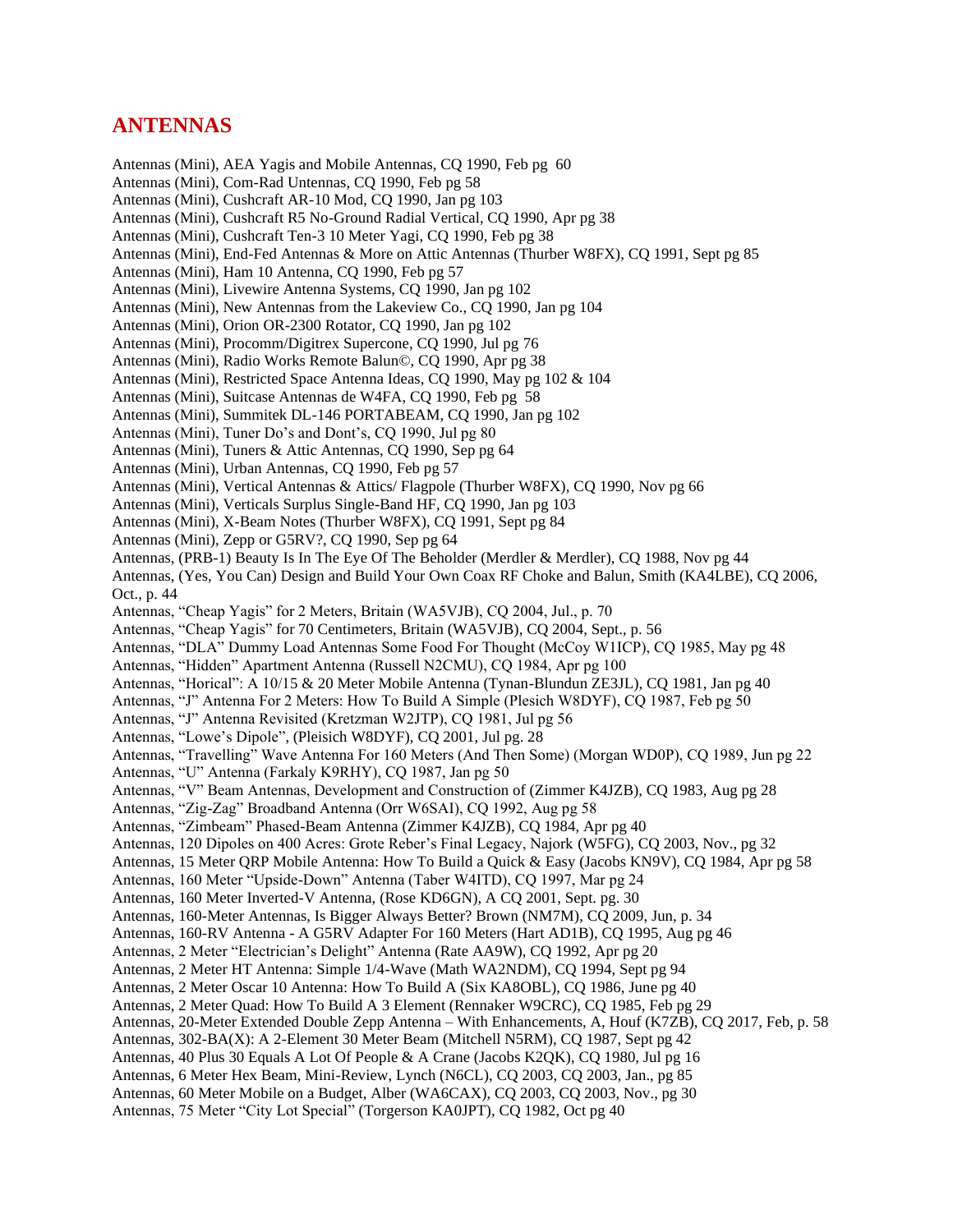Antennas, 75-Ohm "Cheap Yagis" for ATV, Britain (WA5VJB), CQ 2005, Jul., p. 74

Antennas, 80 Meter Yagi, Designing and Building a 3 Element, (Dalton W6KW), CQ 1998, Jul. pg. 42

Antennas, 80 Meter Yagi, How To Build A Relatively Small 2-Element, CQ 1998, Jun. Pg. 24

Antennas, A (Moderately) Tunable 80 Meter Antenna (Mitchell N5RM), CQ 1991, Apr pg 50

Antennas, A Balloon-Lifted Full-Wave Antenna for 160 Meters, (Smitt K9ES Green AD4ES), CQ 1998 Aug . p. 38

Antennas, A Portable 20-Meter Ground Plane Antenna and Spooler, Pav (K2RFP), CQ 2014, Jun, p. 46

Antennas, A Portable 7-Band EFHW Vertical Antenna, Taft (K1EHZ), CQ 2015, Mar, p. 28

Antennas, A Really Frugal Easy-To-Build Coat-Hanger Antenna, (Rooke N7OW), CQ 1999, FEB pg.46

Antennas, A Rugged J-Pole for Packet Node Sites, (Rogers K4ABT), CQ 1999, Jan pg.52

Antennas, A Stealth Antenna for Seniors, Christiansen (W8WOJ), CQ 2015, Aug, p. 36

Antennas, A Super Antenna System 28 Elements on 75 Meters,(Lamb N7ML), CQ 1999, Apr pg.13

Antennas, A Thing of Beauty - and Sneaky, Too, (Hamel W5THT), CQ 1999, Nov pg.26

Antennas, A Tilt-Over Mast You Can Build Yourself, Scaffidi (WD8KND), CQ 2015, Oct, p. 36

Antennas, A1M1 Magnum Slingshot (Raamat N6HR), CQ 1995, Apr pg 30

Antennas, Acid Rain and Your Antenna (Genaille W4UW), CQ 1995, Feb pg 13

Antennas, Active Antennas (Rohde DJ2LR), CQ 1982, Dec pg 20

Antennas, AEA HR-1 Half-Wave 2 Meter Antenna (Ingram K4TWJ), CQ 1983, Jul pg 58

Antennas, AEA IsoLoop® Antenna (McCoy W1ICP), CQ 1993, Apr pg 40

Antennas, AEA IsoLoop® HF Antenna (Rogers K4ABT), CQ 1990, Jul pg 18

Antennas, AEA Isopole 144 Jr Antenna (Ingram K4TWJ), CQ 1981, Sept pg 63

Antennas, AEA SWR 121 Graphical HF Antenna Analyst (Carr N4PC), CQ 1994, Jun pg 54

Antennas, Aerials: A Ferrite Line Isolator Can Save Your OCF Dipole's Bacon, Sterba, CQ Plus (digital only) 2014, Aug, p. 158

Antennas, Aerials: Advantages of the Transmission-Line Balun, Sterba, CQ Plus (digital only) 2014, Sep, p. 164 Antennas, Aerials: Flying an End-Fed, Half-Wave Zepp on Christmas Eve, Sterba, CQ Plus (digital only) 2014, Dec, p. 154

Antennas, Aerials: From Doughnuts to Doublets: Understanding the Dipole's Radiation Pattern, Sterba, CQ Plus (digital only) 2014, May, p. 182

Antennas, Aerials: Kurt Tees Off on the Repeater Police, Sterba, CQ Plus (digital only) 2014, Nov, p. 157 Antennas, Aerials: No Need to Say 'Curtains' for the Lazy H Antenna, Sterba, CQ Plus (digital only) 2014, Jul, p.

174 Antennas, Aerials: Protecting Your Radio Gear from the Highly-Charged Vagaries of Nature, Sterba, CQ Plus (digital only) 2014, Jun, p. 164

Antennas, Aerials: Vegetable Antennas, Using Trees as RF Radiators, Sterba, CQ Plus (digital only) 2014, Oct, p. 154

Antennas, Aerials: W6SAI's Remarkably Simple, Highly Efficient 10-Meter Yagi, Sterba, CQ Plus (digital only) 2015, Jan/Feb, p. 152

Antennas, All-Band Counterpoise, How To Build An, (Brunner AA1P), CQ 1998, Jul. pg. 20

Antennas, Alpha-Delta DX-A "Twin-Sloper" Antenna (McCoy W1ICP), CQ 1985, Aug pg 40

Antennas, An Effective, Cheap, Portable Emergency Antenna for 2M/70cm, O'Dell (WB2D), CQ 2002 Jul pg. 77 Antennas, An Unun-Told Story of Getting on the HF Bands Easily in the Field, Fisher (KI6SN), CQ Plus (digital only) 2014, Jun, p. 139

Antennas, Another Look At Feed Lines (McCoy W1ICP), CQ 1997, Jan pg 36

Antennas, Antenna "Efficiency" - What Is It? (McCoy W1ICP), CQ 1995, Apr pg 14

Antennas, Antenna "Q" in Plain English, Britain (WA5VJB), CQ 2004, Mar., p. 56

Antennas, Antenna Bridge: Build Your Own (James W4DQU), CQ 1984, Jan pg 34

Antennas, Antenna Design & Construction Guidelines For The UHF/VHF Amateur Bands (White K3WBH/2), CQ 1979, Mar pg 50

Antennas, Antenna Efficiency One More Time (McCoy W1ICP), CQ 1997, Feb pg 18

Antennas, Antenna For Next To Nothing: Antenna Ideas To Get Your Own Creative Juices Flowing, Ewing (WA8WTE), CQ 2005, Jul., p. 22

Antennas, Antenna in the Sky . . . and Power From it, (Buchanan K8WPI & Agosti WD8AXA), CQ 2001, Jun pg. 50

Antennas, Antenna Length Chart (Wagner K5KG), CQ 1986, Mar pg 42

Antennas, Antenna Mart AMQ-2-5 Two-Element Five-Band Quad (McCoy W1ICP), CQ 1995, Apr pg 24

Antennas, Antenna Modeling Software: A Look under the Hood, Livingston (W3CRI), CQ 2013, Dec, p. 22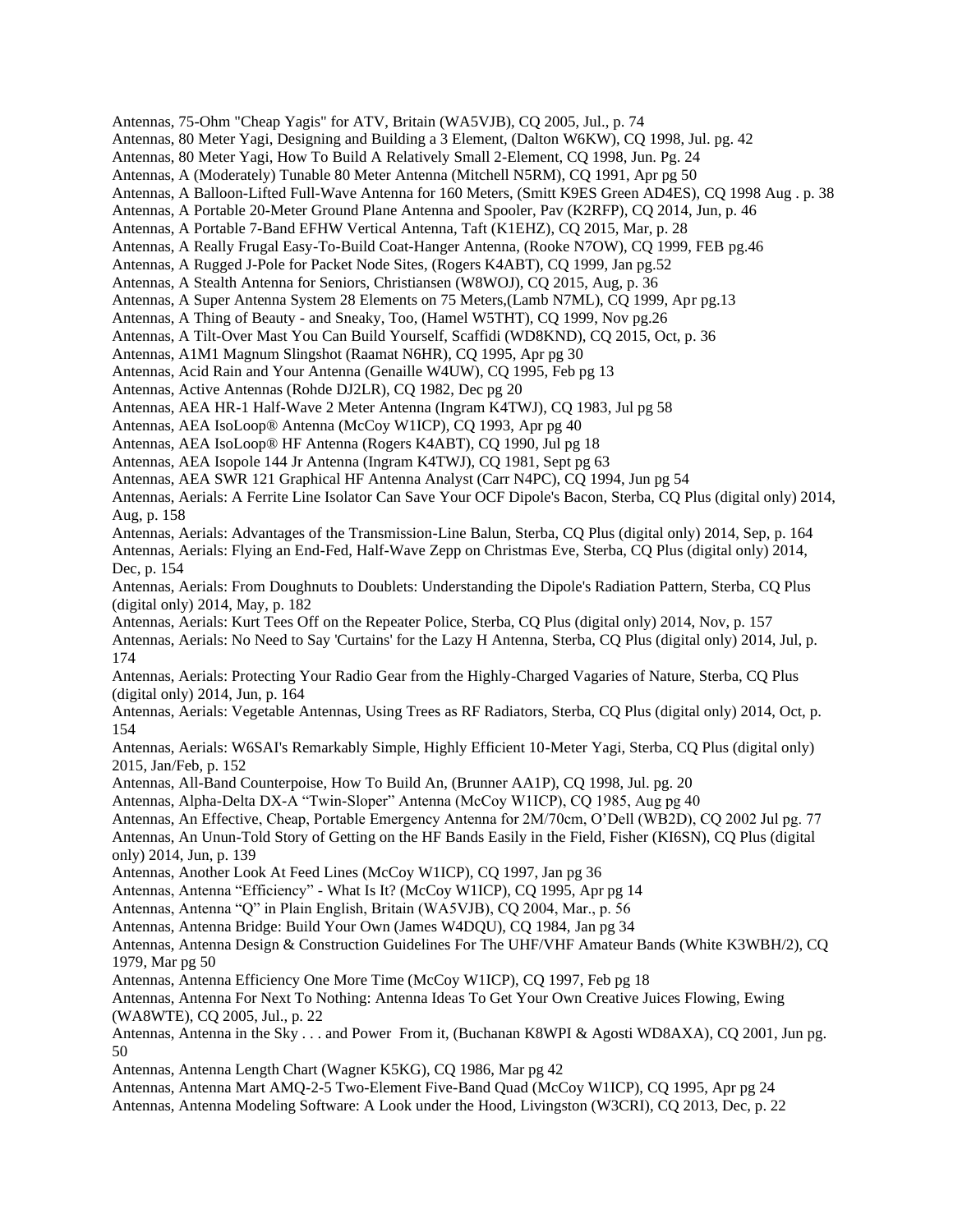Antennas, Antenna Notes and Tips for New HFers, (Ingram K4TWJ), CQ 2001, Nov. pg. 78 Antennas, Antenna Pattern Measurements - Simple Method (Math WA2NDM), CQ 1996, Sep pg 44 Antennas, Antenna Performance and 160 Meters (DeMaw W1FB), CQ 1995, Mar pg 80 Antennas, Antenna Potpourri, Britain (WA5VJB), CQ 2011, Sep., p. 67 Antennas, Antenna Specialists UHF "ON-GLASS"® Mobile Antenna, CQ 1990, Jan pg 45 Antennas, Antenna Switch - Low-Cost Remote (Salas AD5X), CQ 1996, Jan pg 23 Antennas, Antenna System To Remember - Part I (Schaad W3WDF), CQ 1984, Jan pg 52 Antennas, Antenna System To Remember - Part II (Conc.) (Schaad W3WDF), CQ 1984, Feb pg 36 Antennas, Antenna Techniques to Up Your Output, West (WB6NOA), CQ 2006, Jul., p. 34 Antennas, Antenna Tuners & More - Part I (Welsh W6DDB), CQ 1997, Feb pg 70 Antennas, Antenna Tuners & More - Part II (Welsh W6DDB), CQ 1997, Mar pg 68 Antennas, Antenna Tuners—Do They Really Tune Your Antenna? Coro (CO2KK), CQ 2003, Mar., pg 52 Antennas, Antennas Hate Me! (Munroe W7KCN), CQ 1995, Aug pg 36 Antennas, Antennas In/Over/Around Treetops (Foster AD4UA), CQ 1997, Feb pg 28 Antennas, Antennas On The Rocks?, O'Dell (WB2D), CQ 2002 Nov pg. 66 Antennas, Antennas That Trouble Me, Britain (WA5VJB), CQ 2005, May, p. 86 Antennas, Antennas to Get You Going Right Away, (Yoshida KH6WZ), CQ 2004, Jun., p. 68 Antennas, Antennas, 468/Frequency in MHz = Length in Feet: Why? Britain (WA5VJB), CQ 2006, Nov., p. 82 Antennas, Antennas, Antenna help for (and hopefully from) readers, Britain (WA5VJB), CQ 2009, Jan, p. 72 Antennas, Antennas, Antenna plots, Britain (WA5VJB), CQ 2008, Mar., p. 74 Antennas, Antennas, Antennas for amateur radio astronomy, Britain (WA5VJB), CQ 2008, Jan., p. 72 Antennas, Antennas, Antennas, Antennas, Moseson (W2VU), CQ 2015, Dec, p. 42 Antennas, Antennas, Care and Feeding of SWRs, Britain (WA5VJB), CQ 2014, May, p. 72 Antennas, Antennas, Circular polarization, Britain (WA5VJB), CQ 2006, Jul., p. 66 Antennas, Antennas, Computerized Antennas and Antennas You Can Tune with a SledgeHammer, Britain (WA5VJB), CQ 2013, May, p. 70 Antennas, Antennas, CQ Reviews Super Antennas P-3 six (seven)-band Yagi; plus questions from and for readers, Britain (WA5VJB), CQ 2009, Sep, p. 64 Antennas, Antennas, Discover ham satellites with a Cheap Yagi, Britain (WA5VJB), CQ 2006, Sep., p. 55 Antennas, Antennas, From the Mailbag, Britain (WA5VJB), CQ 2010, CQ 2010, Nov, p. 88 Antennas, Antennas, Getting Sirius; Buckmaster off-center-fed dipole, Britain (WA5VJB), CQ 2006, Jan., p. 70 Antennas, Antennas, Herringbone Log Periodics and Another AMSAT LEO Antenna, Britain (WA5VJB), CQ 2012, Sep., p. 60 Antennas, Antennas, High-impedance antennas, tracking generators and a homebrew portable mast, Britain (WA5VJB), CQ 2006, Mar., p. 64 Antennas, Antennas, How NOT to assemble antennas; plus a look at PAVE PAWS radar, Britain (WA5JVB), CQ 2008, May, p. 68 Antennas, Antennas, Low-profile mobile antennas, Britain (WA5VJB), CQ 2009, May, p. 73 Antennas, Antennas, Making a Quarter-Wave Antenna Really Work, Britain (WA5VJB), CQ 2012, May, p. 65 Antennas, Antennas, More assorted antenna topics, Britain (WA5VJB), CQ 2006, May, p. 68 Antennas, Antennas, Multiband vertical antennas, Britain (WA5VJB), CQ 2009, Mar, p. 74 Antennas, Antennas, PIM - Passive InterModulation, Britain (WA5VJB), CQ 2013, Sep, p. 75 Antennas, Antennas, Potpourri - Velocity Factor, 75-Ohm Coax, and Stacked Yagis, Britain (WA5VJB), CQ 2010, CQ 2010, Jan, p. 68 Antennas, Antennas, Receiver SWR and Some Simple Antennas for 10 Meters, Britain (WA5VJB), CQ 2012, Jan., p. 74 Antennas, Antennas, Some Really Cheap Antennas, Britain (WA5VJB), CQ 2014, Sep, p. 87 Antennas, Antennas, Stacking Dissimilar Antennas, Britain (WA5VJB), CQ 2010, CQ 2010, Sep, p. 80 Antennas, Antennas, SWR Meter Secrets, Britain (WA5VJB), CQ 2009, Jul, p. 67 Antennas, Antennas, The New 40-Meter Yagi Adventure, Locher (W9KNI), CQ 2013, Jan, p. 78 Antennas, Antennas, Transmitting loops, Britain (WA5VJB), CQ 2008, Nov., p. 68 Antennas, Antennas, TVI in the DTV World, Britain (WA5VJB), CQ 2009, Nov, p. 83 Antennas, Antennas, Unusual Antennas, Britain (WA5VJB), CQ 2010, CQ 2010, May, p. 66 Antennas, Antennas, Yagi basics - plus some history, Britain (WA5VJB), CQ 2008, Jul., p. 82 Antennas, Antennas: "To Infinity and Beyond!" Britain (WA5VJB), CQ 2015, Oct, p. 84 Antennas, Antennas: A Different Twist on a Dual-Band VHF/UHF J-Pole, Glorioso (W1IS), CQ 2019, Jun, p. 80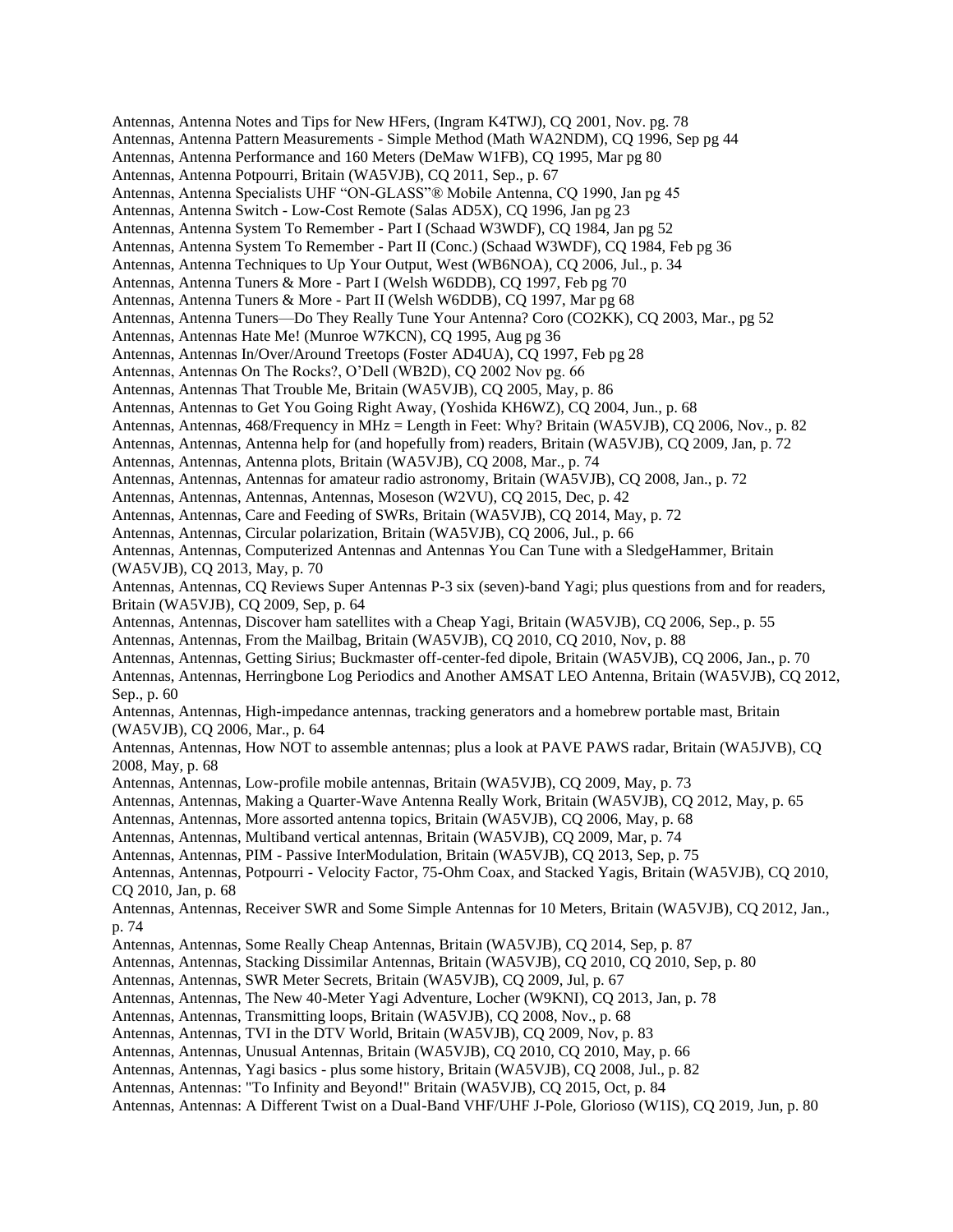- Antennas, Antennas: A Plumber's Delight 6-Meter Yagi, Sander (K5QY), CQ 2018, Dec, p. 80
- Antennas, Antennas: All Antennas are Elliptically Polarized, Britain (WA5VJB), CQ 2020, Feb, p. 54
- Antennas, Antennas: An effective 10- to 20-Meter DX Antenna for Space-Limited Locations, Houf (K7ZB), CQ 2017, Dec, p. 79
- Antennas, Antennas: Antenna Simulation, Britain (WA5VJB), CQ 2020, Dec, p. 87
- Antennas, Antennas: Antennas, the Early Days (Early Days of CQ, That Is) Part II, Britain (WA5VJB), CQ 2020, Jun, p. 82
- Antennas, Antennas: Antennas, the Early Days (Early Days of CQ, That Is), Britain (WA5VJB), CQ 2020, Apr, p. 54
- Antennas, Antennas: Antennas, Tuners and Line Loss, Britain (WA5VJB), CQ 2015, Dec, p. 82
- Antennas, Antennas: Artificial Ground, Britain (WA5VJB), CQ 2016, Feb, p. 80
- Antennas, Antennas: Build a Broadbanded Pizza Pan Vertical, Britain (WA5VJB), CQ 2016, Aug, p. 67
- Antennas, Antennas: Cheap Yagis for EmComm and Beyond, Britain (WA5VJB), CQ 2019, Oct, p. 72
- Antennas, Antennas: Club Project Yagis, Britain (WA5VJB), CQ 2015, Aug, p. 84
- Antennas, Antennas: *CQ Reviews:* Paradan Radio Antenna Disconnect Actuator, Britain (WA5VJB), CQ 2018, Oct, p. 74
- Antennas, Antennas: E- and H-Field Antennas, Britain (WA5VJB), CQ 2019, Feb, p. 86
- Antennas, Antennas: E-Field or Active Antennas, Britain (WA5VJB), CQ 2017, Oct, p. 82
- Antennas, Antennas: FLASH! EPA Declares the SWR an Endangered Species, Britain (WA5VJB), CQ 2016, Apr, p. 54
- Antennas, Antennas: Ground Planes and Gigahertz, Britain (WA5VJB), CQ 2020, Aug, p. 74
- Antennas, Antennas: Loop Antennas Part I, Britain (WA5VJB), CQ 2018, Feb, p. 85
- Antennas, Antennas: Loop Antennas Part II, Britain (WA5VJB), CQ 2018, Aug, p. 79
- Antennas, Antennas: Loop Antennas for Indoors, Britain (WA5VJB), CQ 2018, Jun, p. 90
- Antennas, Antennas: Manufacturing Coax, Britain (WA5VJB), CQ 2015, Jan/Feb, p. 75
- Antennas, Antennas: Measuring Things You Can't See, Britain (WA5VJB), CQ 2020, Oct, p. 88
- Antennas, Antennas: NVIR and AMSAT X-Band Antennas, Britain (WA5VJB), CQ 2019, Apr, p. 72
- Antennas, Antennas: Offset Feed Dishes, Britain (WA5VJB), CQ 2017, Aug, p. 66
- Antennas, Antennas: Online Antenna Calculators Convenient But Be Cautious, Britain (WA5VJB), CQ 2017, Feb, p. 87
- Antennas, Antennas: Polarization With A Dose of Fractals, Britain (WA5VJB), CQ 2019, Dec, p. 76
- Antennas, Antennas: Radio Waves and Physics, Britain (WA5VJB), CQ 2017, Jun, p. 83
- Antennas, Antennas: SDRs and Antenna Filters, Britain (WA5VJB), CQ 2016, Dec, p. 82
- Antennas, Antennas: Secrets of the Fiberglass Whip, Britain (WA5VJB), CQ 2016, Oct, p. 79
- Antennas, Antennas: Skin Effect, Britain (WA5VJB), CQ 2016, Jun, p. 91
- Antennas, Antennas: Software Defined Antennas, Britain (WA5VJB), CQ 2015, Apr, p. 81
- Antennas, Antennas: Temporary Radials for Field Day Antennas, Britain (WA5VJB), CQ 2015, Jun, p. 101
- Antennas, Antennas: Verticals and Radials, Britain (WA5VJB), CQ 2019, Aug, p. 68
- Antennas, Antennas: Why Your Half-Wave Dipole is NOT a Half Wavelength Long, Britain (WA5VJB), CQ 2017, Apr, p. 66
- Antennas, As The Antenna Turns (Adams W5PFG), CQ 1990, Aug pg 58
- Antennas, ATU For Campers: How To Build A Small (DeMaw W1FB), CQ 1992, Nov pg 32
- Antennas, ATU re On The (Orr W6SAI), CQ 1992, Oct pg 104
- Antennas, Austin Dual-Band 2 Meter & 70 cm Antenna (McCoy W1ICP), CQ 1987, Feb pg 34
- Antennas, Austin Superlite 2 Meter Beam (McCoy W1ICP), CQ 1984, Jan pg 84
- Antennas, Auto. Beam-Aimer For The HD-73 Antenna Rotator (Cebik W4RNL) CQ 1991, Jan pg 11
- Antennas, Automatic Antenna Disconnector (Solov K2SE), CQ 1984, Apr pg 44
- Antennas, Automatic Antenna Tuners Simplified, (Ingram K4TWJ), CQ 2001, Jul pg. 62
- Antennas, Avanti 151.3G 2 Meter Mobile Antenna (Dorhoffer K2EEK), CQ 1980, Dec pg 96
- Antennas, Balloon-Supported Vertical Arrays for 160 Meters, Livingston/D. Kunkee/E. Kunkee, CQ 2003, Feb., pg 19
- Antennas, Balun Essay (Sevick W2FMI), CQ 1993, Jun pg 50
- Antennas, Balun More On The 1:1 (Sevick W2FMI), CQ 1994, Apr pg 26
- Antennas, Balun/Balun (Genaille W4UW), CQ 1992, Feb pg 36
- Antennas, Balun: Coax (Orr W6SAI), CQ 1993, Nov pg 60
- Antennas, Baluns For Antenna Tuners (Sevick W2FMI), CQ 1993, Nov pg 50
- Antennas, Baluns Subsequent Look AT 4:1 (Sevick W2FMI), CQ 1994, Feb pg 28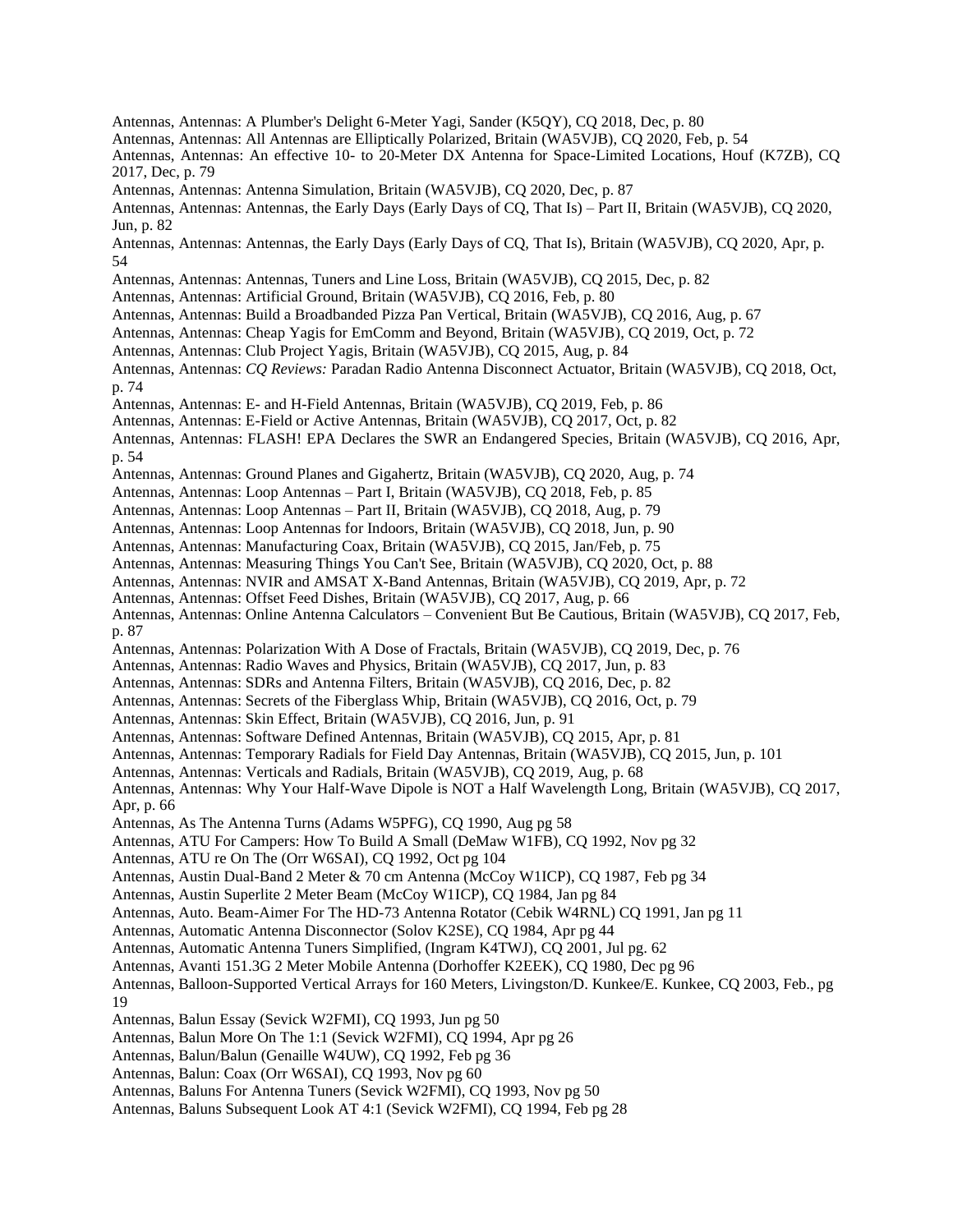Antennas, Basic Antenna Information Part I (McCOY W1ICP), CQ 1990, Jun pg 22 Antennas, Basic Antenna Information Part II (McCoy W1ICP), CQ 1990, Jul pg 24 Antennas, Basic Antenna Information Part III (McCoy W1ICP), CQ 1990, Aug pg 14 Antennas, Beam (Broomhandle) For 10 Meters (Schultz W4FA/SV0DX), CQ 1989, Jan pg 28 Antennas, Beam 432 MHz For Restricted Coverage Areas (White K3WBH), CQ 1980, Jan pg 27 Antennas, Beam For 21 MHz (Orr W6SAI), CQ 1997, Dec pg 46 Antennas, Beam Your Mobile Signal With A Phased Pair (Somers KC3YB), CQ 1990, Aug pg 20 Antennas, Beam: Cheap Easy-To-Build 10 Meter (Rash N4HCR), CQ 1984, June pg 34 Antennas, Beam: Multi-Mode For CB & 10 Meters (White K3WBH), CQ 1979, May pg 26 Antennas, Beginner's Corner: A practical primer on HF antenna building, Yoshida (KH6WZ), CQ 2007, Apr., p. 64 Antennas, Beginner's Corner: Curing that scratchy signal with an upside-down antenna, Yoshida (KH6WZ), CQ 2007, Jun., p. 72 Antennas, Beginner's Corner: A Beginner's Look at Vertical Antennas, Yoshida (KH6WZ), CQ 2009, Oct, p. 74 Antennas, Beverage Antennas (Nichols KD9SV), CQ 1997, Feb pg 32 Antennas, Biderectional 6 Meter Wire Beam (Orr W6SAI), CQ 1997, Jun pg 70 Antennas, Big Bertha and Me, (Miner K1DQV), CQ 1999, Apr pg.34 Antennas, Blueprint for Victory (Home owners associations and antennas), Schellhardt, CQ 2004, Jul., p. 28 Antennas, Boarding House Specials (McCoy W1ICP), CQ 1982, May pg 47 Antennas, Boost Your HF Mobile Range by Boosting Your Antenna, West (WB6NOA), CQ 2003, July, pg 24 Antennas, Boosting VHF and UHF Yagi Gain, Addabbo (W4VYD), CQ 2014, Jan, p. 62 Antennas, Bridge Meterless RF (Nouel KG5B), CQ 1988, Apr pg 59 Antennas, Build A "Cloud Warmer" NVIS Antenna System, (Coro CO2KK), CQ 2001, May pg. 90 Antennas, Build a Bucket Variometer to Resonate Your Vertical or End-Fed Wire Antenna, Molnar (WA3ETD), CQ 2017, Sep, p. 32 Antennas, Build a Portable High Efficiency 4-Band Vertical Antenna, Peter (AC8GY), CQ 2020, Dec, p. 28 Antennas, Build a Tiltable Antenna Mast Beside Your House, Dixon (W8ERD), CQ 2019, Aug, p. 44 Antennas, Build A Tree-Mounted Antenna Bracket (Somers KC3YB), CQ 1989, Aug pg 28 Antennas, Build An 89c Two Meter Antenna (Keck & Senatore), CQ 1981, Jul pg 106 Antennas, Build the SWR Sweeper, Bayles (KA7FTP) and Titus (KZ1G), CQ 2017, Aug, p. 28 Antennas, Building a Subsidiary Loop-Fed Coaxial Loop, Drammissi (K3YUN), CQ 2016, Feb, p. 68 Antennas, Building Antennas During the Pandemic, Bledsoe (KL4E), CQ 2020, Sep, p. 39 Antennas, Building Radio Arcala's Monster Yagis, Linden (OH2UA), CQ 2012, Mar., p. 13 Antennas, Butternut 2MCV 2 Meter Collinear Antenna (Schultz W4FA), CQ 1983, Apr pg 28 Antennas, Butternut HF2V Vertical Antenna (Hagen N6AV), CQ 1985, Aug pg 22 Antennas, Butternut HF4B Butterfly Beam (McCoy W1ICP), CQ 1986, Aug pg 44 Antennas, Butternut HF5V-III Multiband Vertical Antenna (Schultz W4FA), CQ 1982, Feb pg 44 Antennas, Butternut HF6V Multiband Vertical Antenna (McCoy W1ICP), CQ 1985, Mar pg 36 Antennas, Buying An Antenna? (Danzer N1II) CQ 1993, Apr pg 24 Antennas, Cable TV Has More To Offer Than Programs (Huether KM1H), CQ 1988, Mar pg 40 Antennas, Can a Loop Be a Heart Stopper? Loops and Pacemakers, Lazar (W4DNN), CQ 2016, Feb, p. 66 Antennas, Center Mounting An Antenna On A Mobile Home (Weiss K8EEG),CQ 1980, Nov pg 44 Antennas, Chart For 160 Meter Counterpoise Lengths (Marriner W6XM), CQ 1983, Apr pg 75 Antennas, Circular Polarity With Linear Antennas (Quinn), CQ 1988, Apr pg 62 Antennas, Cleaning Up The Neighborhood (Another J-Pole Story), Murphy (KB6LZW), CQ 2002 Jul pg. 38 Antennas, Coax - SWR - & ATUs (Orr W6SAI), CQ 1992, Sept pg 108 Antennas, Coax Antenna Switch For Your Station: Build A(McCoy W1ICP), CQ 1989, Feb pg 18 Antennas, Coax As Tuned Feeders: Is It Practical? (McCoy W1ICP), CQ 1989, Aug pg 13 Antennas, Coax Line Stretcher (Genaille W4UW), CQ 1989, Apr pg 44 Antennas, Coax Mast (Genaille W4UW), CQ 1988, Aug pg 13 Antennas, Coaxial Cable Cover & Concealment (Hill AA4DJ), CQ 1990, May pg 33 Antennas, Coaxial Inverted-L Antenna for Top Band Revisited, A, Cohen (N4XX), CQ 2019, Jan, p. 16 Antennas, Coaxial Inverted-L Antenna For Topband, (Cohen N4XX), CQ 2001, Jan pg. 18 Antennas, Collinear: Build Your Own High-Performance 2M Antenna (Mcintyre KB6IC), CQ 1990, Jul pg 55 Antennas, Comet Dual-Band Base/Repeater Vertical (McCoy W1ICP), CQ 1992, Aug pg 48 Antennas, COMM Center's Bantam Dipole (Schwartz K2VG), CQ 1979, May pg 62 Antennas, Compact 4X4 Array For Home Or Field Use (White K3WBH/2) CQ 1979, Apr pg 64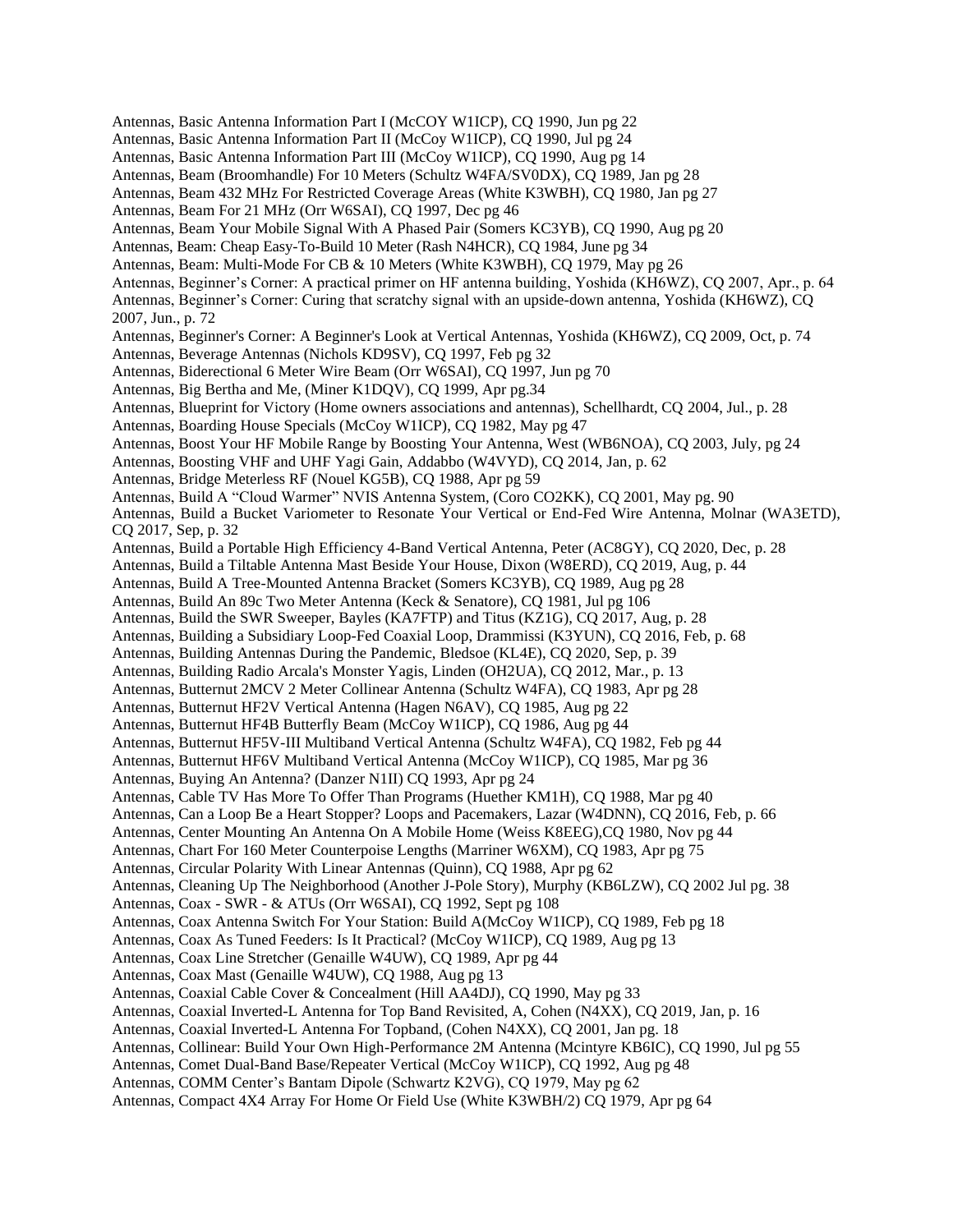Antennas, Comparing NVIS Dipoles for ARES Operations, Taft (K1EHZ), CQ 2017, Oct, p. 31 Antennas, Computer Designed Loaded Dipole Antenna (Sander K5QY), CQ 1981, Dec pg 44 Antennas, Conix Class 160 Meter Vertical Antenna, The, Jacobs (KK7DP), CQ 2003, Dec., pg 18 Antennas, Controlled Feeder Radiation (Orr W6SAI), CQ 1991, Jul pg 60 Antennas, Controlled Feeder Radiation (Orr W6SAI), CQ 1993, Mar pg 64 Antennas, CQ Classic: Japan's Dai Ichi Scientist (Profile of Professor Yagi), Ball, 10/1955 issue reprint, CQ 2020, Jun, p. 80 Antennas, CQ Looks At Some New Coaxial Line Products (McCoy W1ICP), CQ 1994, Dec pg 44 Antennas, CQ World Wide: Israeli Hams Reach Compromise on Antennas, Smerk (AA6TS), CQ 2013, Sep, p. 82 Antennas, Crazy Antennas I Have Used (Lackey K8CQ), CQ 1989, Feb pg 34 Antennas, Creative Design 730V-1: A Multiband V Dipole (Schultz W4FA/SV0DX), CQ 1988, Aug pg 30 Antennas, Creative Design RC5 Rotators (McCoy W1ICP), CQ 1993, Jan pg 62 Antennas, CTSVR Uni-Hat Antenna (McCoy W1ICP), CQ 1994, Dec pg 24 Antennas, Cubical Quad Antenna Primer: - Part I (Thurber W8FX), CQ 1981, Aug pg 20 Antennas, Cubical Quad Antenna Primer: - Part II (Thurber W8FX), CQ 1981, Dec pg 18 Antennas, Cubical Quad Antenna Primer: - Part III (Thurber W8FX), CQ 1982, Apr pg 54 Antennas, Cubical Quad for Cycle 23, Five Band, (Root K0SR), CQ 1998, Jun/ pg. 11 Antennas, Cushcraft 17B2 2 Meter (Long Boom) Beam (Lynch N6CL), CQ 1992, Sept pg 52 Antennas, Cushcraft 20-30CD Skywalker 20 Meter Beam (Schultz W4FA), CQ 1986, Jan pg 40 Antennas, Cushcraft 40-2CD 40 Meter Yagi Antenna (Dorr K1AR), CQ 1987, May pg 58 Antennas, Cushcraft A3WS 12 & 17 Meter Beam (McCoy W1ICP), CQ 1991, Apr pg 14 Antennas, Cushcraft A4 Tribander 20/15/10 Meter Beam (Schultz W4FA), CQ 1984, Aug pg 28 Antennas, Cushcraft AR-270 2M/440 MHz Dual-Band Ringo Vertical Antenna, CQ 1991, Jan pg 22 Antennas, Cushcraft ARX-6 Ringo Ranger (McCoy W1ICP), CQ 1996, Feb pg 26 Antennas, Cushcraft ASL 2010 Log-Periodic Antenna (Carr N4PC), CQ 1995, Aug pg 26 Antennas, Cushcraft MA5B :Director" Compact Beam Antenna, The (West WB6NOA), CQ 2001, Nov. pg. 14 Antennas, Cushcraft Model AP8 8 Band Vertical Antenna (Schultz W4FA/SV0DX), CQ 1988, Apr pg 66 Antennas, Cushcraft R3 Vertical Multiband Antenna (Schultz W4FA), CQ 1983, Apr pg 40 Antennas, Cushcraft R4 Four-Band Vertical (McCoy W1ICP), CQ 1989, Apr pg 29 Antennas, Cushcraft R45K A 17 Meter Conversion Kit For The R4 (McCoy W1ICP), CQ 1989, Nov pg 58 Antennas, Cushcraft R7 Vertical Antenna (McCoy W1ICP), CQ 1992, Apr pg 24 Antennas, Cutting Your Losses: A Low-Loss Transmission Line (For Free) (Jones), CQ 1989, Nov pg 28 Antennas, Delta Beam Antenna For 20 Meters (Kretzman W2JTP), CQ 1980, May pg 20 Antennas, Delta Loop Array Switchable For 40 Meters (Deprato WA4JQS), CQ 1990, Aug pg 34 Antennas, Delta Loop: A Classic DX Antenna for 10 Meters (Schultz W4FA/SV0DX), CQ 1989, Aug pg 46 Antennas, Designing an Antenna By The Seat of Your Pants (Berbit K2UVV), CQ 1988, Mar pg 34 Antennas, Designing and Building A Three-Element 80 Meter Yagi, (Dalton W6KW), CQ 1998 Jul . p. 42 Antennas, DEZI Dipole Antenna For 10 Meters (Schultz W4FA/J40DX), CQ 1989, Jul pg 18 Antennas, Diamond Antenna Line (McCoy W1ICP), CQ 1991, Apr pg 54 Antennas, Dipole - Rotatable 17/12M Trap (Salas AD5X), CQ 1996, Feb pg 28 Antennas, Dipole - Shortened Multi-Band "WEETENA" (Murphy VE3ERP), CQ 1996, Nov pg 9 Antennas, Dipole 40 Plus WARC - A Multi-Band Antenna (Genaille W4UW), CQ 1992, Oct pg 42 Antennas, Dipole Antenna: Off-Center-Fed (Swartzendruber AD5I), CQ 1994, Sept pg 44 Antennas, Dipole Antennas - Part I (Welsh W6DDB), CQ 1983, May pg 108 Antennas, Dipole Antennas - Part II (Welsh W6DDB), CQ 1983, Jun pg 48 Antennas, Dipole Antennas - Part III(Welsh W6DDB), CQ 1983, Jul89 Antennas, Dipole For 20 Meters - Good/Cheap/Rotatable (McCoy W1ICP), CQ 1996, Apr pg 24 Antennas, Dipole Open Sleeve (Orr W6SAI), CQ 1995, Feb pg 94 Antennas, Dipole: Dependable Ubiquitous - Part I (Thurber W8FX), CQ 1980, Jul pg 22 Antennas, Dipole: Dependable Ubiquitous - Part II (Thurber W8FX), CQ 1980, Aug pg 54 Antennas, Dipole: How To Build a 80 & 30 Meter Trapped (Burke WA2SLK), CQ 1985, Aug pg 26 Antennas, Directive Array: How To Build a Universal Phaser For Low-Frequency (Bellamy NU5A), CQ 1989, Aug pg 30 Antennas, Discone Antenna For 10 & 6 Meters & Lo-Band Public Service Monitoring (White K3WBH), CQ 1980, Jun pg 74

Antennas, Disconnect Box for Antenna Cables, Malley (K1NYK), CQ 2014, Mar/Apr, p. 44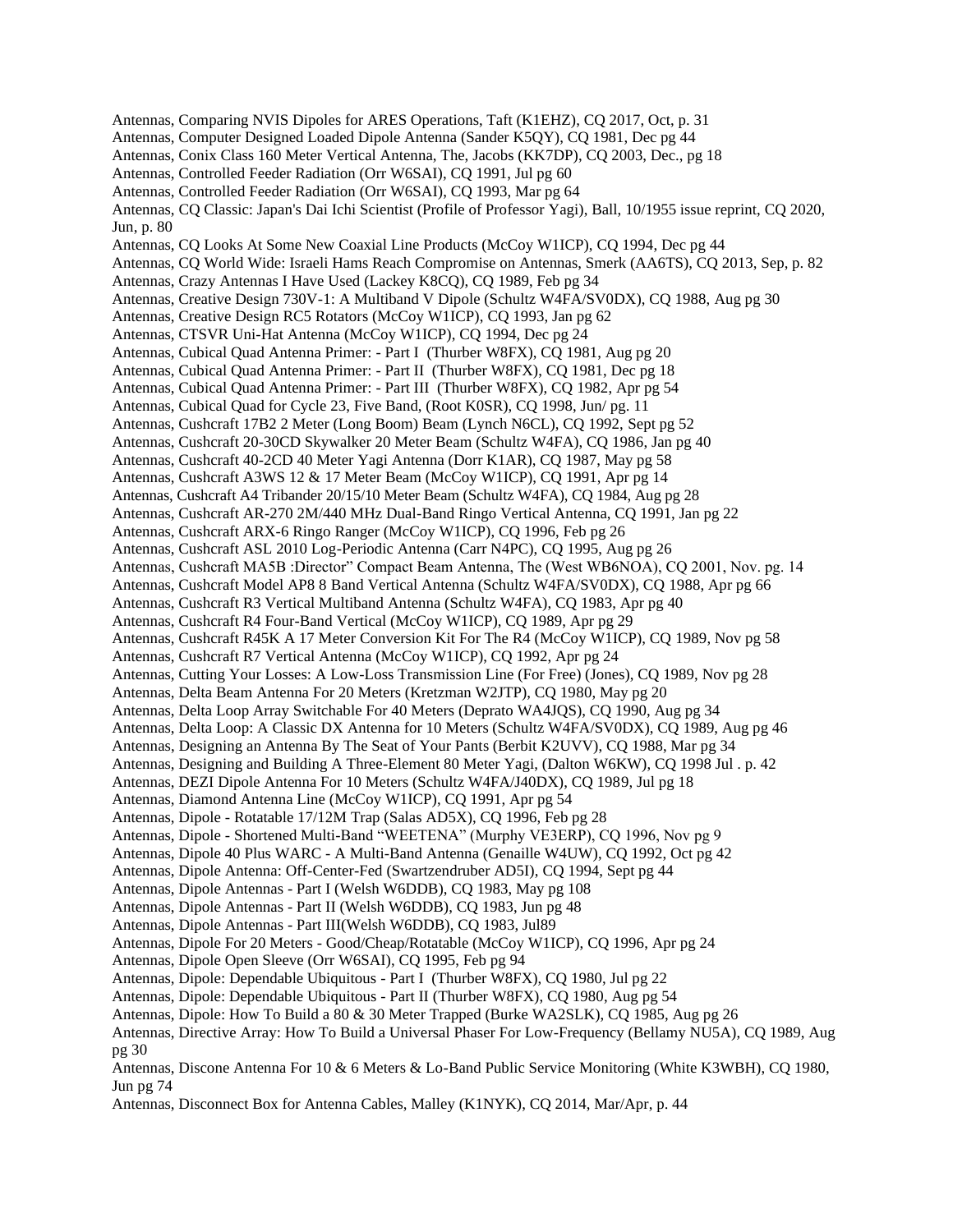Antennas, Do You Know Where Your Signal Is Tonight?, (Murphy VE3ERP), CQ 1999, FEB pg.40 Antennas, Does an Antenna's Orientation Affect a Signal's Sound? Madsen (K2PM) CQ 2020, Feb, p. 50 Antennas, Doing the "Unthinkable" to Coax, Harris (W7GGM), CQ Plus (digital only) 2014, Aug, p. 125 Antennas, Dual Diamond Quad for VHF and UHF, A, (Coro CO2KK), CQ 2000, Jul pg 117 Antennas, Dual Polarization HF Antenna System That Reduces QSB (Morgan WD0P), CQ 1994, Aug pg 26 Antennas, DX Antenna for 15 Meters, A (Carr N4PC), CQ 2000, Jul pg 60 Antennas, DX Antenna For 160/80/40 and 30 Meters (Moreschi N4PY), CQ 1995, Apr pg 36 Antennas, DX Antenna For 40 Meters (Carr N4PC), CQ 1994, Sept pg 40 Antennas, DX Antenna For Sunspot Cycle 23 (Orr W6SAI), CQ 1996, Jan pg 68 Antennas, DX Dowel - Build a 15M Mobile Antenna (Mardit WA2VQW), CQ 1990, Apr pg 36 Antennas, Easy Does It: Going Low Tech for Antenna Height Measurement, Fisher (KI6SN), CQ Plus (digital only) 2014, Sep, p. 161 Antennas, Easy Mobile Antennas for 10 & 15 Meters, Schulte (WA2KBZ), CQ 2003, May, pg 16 Antennas, Easy PVC - A Collapsible 2-Element Beam & Mast (Auld NZ5G), CQ 1992, Aug pg 20 Antennas, Effective Portable Antennas For 75/80 Meters, Harwood (K4VWK), CQ 2002 Nov pg. 48 Antennas, Elevation Rotation System - How To Build (Paul W6POK), CQ 1996, Nov pg 22 Antennas, Emergency Communications: In the Loop With DV and … Loops, Sickles (WA3UVV), CQ 2017, Aug, p. 45 Antennas, Emergency Communications: Turn Your Radio's EmComm Signal into a Goliath with This Portable 2- Meter Quad, Fisher (KI6SN), CQ 2014, Oct, p. 62 Antennas, End-Fed Antennas, (McCoy, W1ICP), Jan pg. 18 Antennas, End-Fed Long Wire Revisited (Orr W6SAI), CQ 1991, Feb pg 68 Antennas, Extended Double Zepp Antenna, A Closer Look At, (Murphy VE3ERP), CQ 1998, Jul. pg. 28 Antennas, EZ-J High-Gain J-Pole Antenna, (B. Smith, KA4LBE), CQ 2000, Feb pg. 44 Antennas, EZ-J J-Pole Antenna, (B. Smith, KA4LBE), CQ 2000, Jan pg. 58 Antennas, F9FT Tonna 50/5 5-Element 6 Meter Beam Antenna (Katz WB2WIK), CQ 1987, Dec pg 48 Antennas, Farr Technologies 450 MHz Corner Reflector (McCoy W1ICP), CQ 1995, Jul pg 29 Antennas, Feedline Verticals For 2 and 6 Meters, (Brevig LA1IC), CQ 1999, Aug pg.22 Antennas, Ferrite Rod Loop: Simple 160 Meter For Low Noise Reception (Orr W6SAI), CQ 1995, Mar pg 70 Antennas, Ferrite-Sleeve Autotransformer, The, Littlefield (K1BQT), CQ 2020, Dec, p. 64 Antennas, Fighting TVI in the Digital World, Britain (WA5VJB), CQ 2011, May, p. 77 Antennas, Five Low-Cost Antennas for Y2 MAX Year!, (Coro, CO2KK), CQ 2000, Jan pg. 94 Antennas, Flexible Tape Antenna For 2 Meter HT's (Maggio N4GSV), CQ 1984, Jul pg 36 Antennas, For Antenna Tuner Users Only (Volpe KB8ZO), CQ 1983, Aug pg 56 Antennas, Forbes Group Ventenna (Ingram K4TWJ), CQ 1992, May pg 58 Antennas, Forgotten Antenna (Drumeller W5JJ), CQ 1983, Aug pg 60 Antennas, Fortex Silver-Coiled Stealth Antenna (Ingram K4TWJ), CQ 1997, Nov pg 66 Antennas, Fortex's "Big Daddy Antenna (Ingram K4TWJ), CQ 1996, Jul pg 102 Antennas, Forty Meter Flame Thrower (Mitchell N5RM), CQ 1987, Dec pg 36 Antennas, Four Knots Every Ham Should Know, Averill (K4EOR), CQ 2018, Jun, p. 54 Antennas, Frugal Fifteen (McCoy W1ICP), CQ 1981, Aug pg 8 (Correction Oct pg 60) Antennas, FT8 on a Rain Gutter Antenna, Somers (WB2SNJ), CQ 2019, Aug, p. 38 Antennas, Full-Wave Antenna for 160 Meters, A Balloon Lifted, (Smitt K9ES Green AD4ES), CQ 1998, Aug. pg. 38 Antennas, Full-Wave Loop Sky-Wire Antenna (Ozimek N2OZ), CQ 1997, Febpg 11 Antennas, Fun with Skywires, Ingram (K4TWJ), CQ 2003, Aug., pg 64 Antennas, G5RV Antenna, Another Look at the, (McCoy W1ICP), CQ 1998, Apr. pg. 18 Antennas, G5RV: Antenna Revisited - Again (Orr W6SAI), CQ 1992, Nov pg 74 Antennas, G5RV: They Like It! (Thurber W8FX), CQ 1985, Oct pg 78 Antennas, GAP Challenger DX-VI Vertical Antenna (McCoy W1ICP), CQ 1990, Mar pg 32 Antennas, GI0AIJ Antenna Farm, The, (Weber K5IU), CQ 1998, Aug. pg. 18 Antennas, Gin Pole: Build Your Own For 12 Bucks (McElwain W5SVZ), CQ 1995, Apr pg 20 Antennas, Glen Martin Eng. Hazer Voyager VH8-50 (McCoy W1ICP), CQ 1996, Jan pg 32 Antennas, Glen Martin Engineering's Hazer Elevator System (Wilson K0JW), CQ 1989, Apr pg 20 Antennas, Global Optimization of Yagi Designs, (Beezley K6STI), CQ 2000, Jul pg 30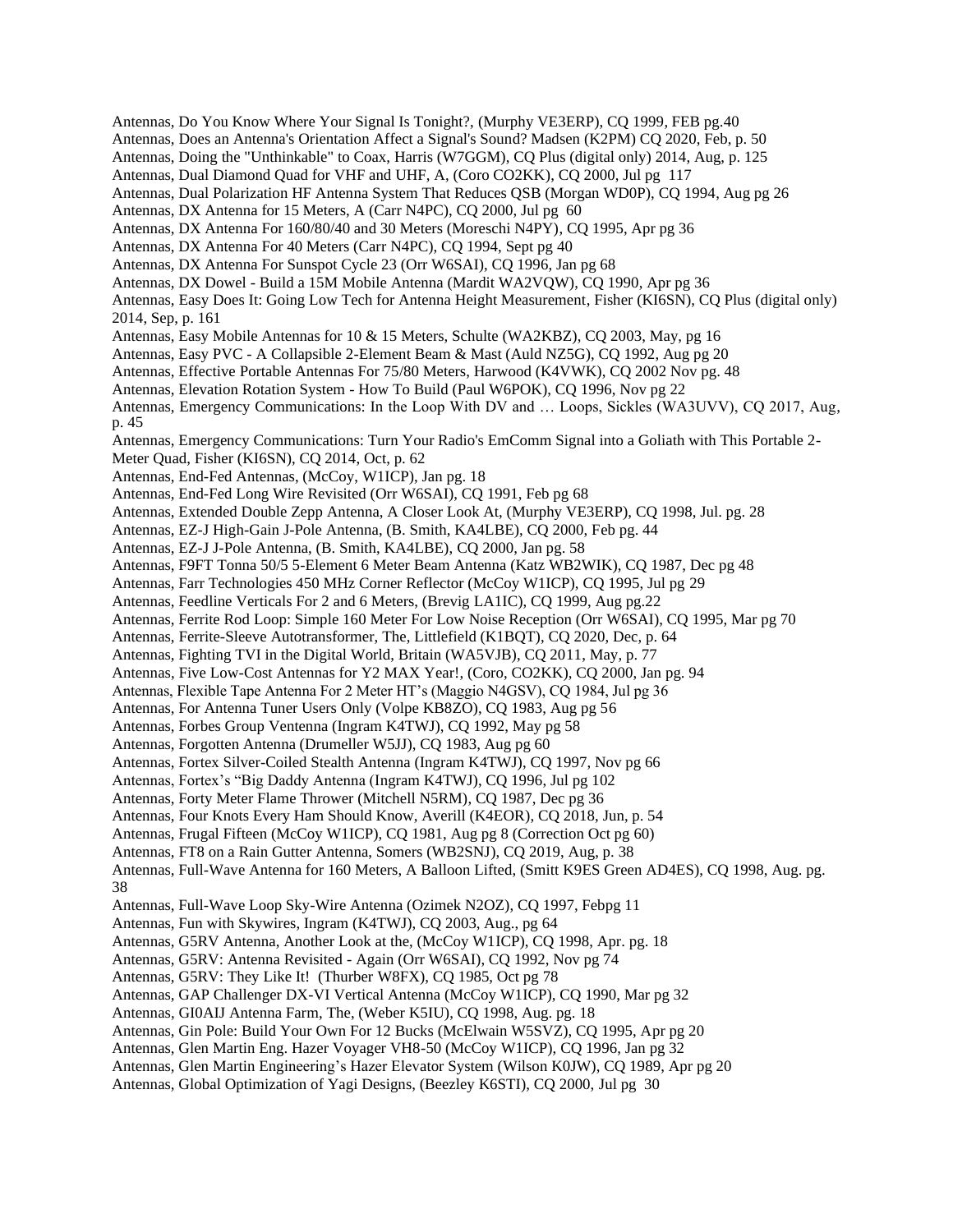Antennas, Glub, Glub, Glub: The Amazing Aqueous Antenna, Harris (W7GGM), CQ Plus (digital only) 2014, Sep, p. 118 Antennas, Gordo's Short Circuits: Mind Your Traps; plus HT headsets, West (WB6NOA), CQ 2016, Mar, p. 72 Antennas, Gordo's Short Circuits: In the Loop With HOA Regs, West (WB6NOA), CQ 2017, Mar, p. 61 Antennas, Gordo's Short Circuits: Non-Resonant No-Where After Winter's Rain and Snow, West (WB6NOA), CQ 2020, Mar, p. 76 Antennas, Grounded Half-Quad Loop An All-Band Antenna (Tyskewicz W1HXU), CQ 1984, Apr pg 37 Antennas, H Double-Bay Antenna (Carr N4PC), CQ 1995, Sept pg 28 Antennas, Half-Square Antenna Two-Band (12 & 17M) with Coax. Feed (Carr N4PC), CQ 1992, Sept pg 40 Antennas, Ham Notebook: Making the Right Connections: RF Connector Assembly, Yoshida (KH6WZ), CQ 2014, Nov, p. 73 Antennas, Ham Notebook: Tower Climbing Safety, Yoshida (KH6WZ), CQ 2012, Sep., p. 64 Antennas, Ham-Pro 15 Meter Beam (McCoy W1ICP), CQ 1992, Jan pg 24 Antennas, Ham-Pro H144-15 2 Meter Beam (Lynch N6CL), CQ 1992, Dec pg 59 Antennas, Hatchback Mobile Dipole For 2 Meters (Hart AD1B), CQ 1991, Apr pg 42 Antennas, Helical Quad (White K3WBH), CQ 1981, May pg 36 Antennas, Helix For OSCAR 10: How To Build a Quick and Easy 432 MHz (Lindsey W4BIW), CQ 1984, Jul pg 40 Antennas, Helix: How To Wind A Hassle-Free HF (Stiles WA7P), CQ 1992, Aug pg 52 Antennas, Helix: Multi-Band - Multi-Purpose Antenna (White K3WBH), CQ 1980, Nov pg 52 Antennas, Hex Bracket Dipole, White (N4PDY), CQ 2016, Jun, p. 48 Antennas, HEX-BEAM Revisited, The, Traffie (N1HXA), CQ 2020, Oct, p. 51 Antennas, HF Mini-Dipole Using Mobile Whips (Norloff W4GEX), CQ 1987, Apr pg 66 Antennas, HF Mobile Whips Put to the Test, (West WB6NOA), CQ 2001, Oct. pg. 22 Antennas, HF Verticals - Plain & Simple (Thurber W8FX), CQ 1980, Sept pg 22 Antennas, HF Verticals - Plain & Simple Part II (Thurber W8FX), CQ 1980, Oct pg 70 Antennas, HF Verticals - Plain & Simple Part III (Conc.) (Thurber W8FX), CQ 1980, Nov pg 38 Antennas, HGW Beam For 80 or 160 Meters (Orr W6SAI), CQ 1994, Nov pg 120 Antennas, Hidden Antennas and Ferrite Beads, Britain (WA5VJB), CQ 2004, May, p. 83 Antennas, High Gain Horn Antenna For 220 & 420 MHz (White K3WBH), CQ 1980, May pg 88 Antennas, High Sierra HS-1500 MkII Antenna, West (WB6NOA), CQ 2002 Jul pg. 44 Antennas, High-Gain Dipole (Orr W6SAI), CQ 1993, Sept pg 90 Antennas, HighSierra Model HS-100 Antenna (McCoy W1ICP), CQ 1994, Apr pg 48 Antennas, Hints For Kite-Supported Antennas (Gibilisco W1GV), CQ 1989, Apr pg 13 Antennas, Hints on the Use of Coaxial Cable (Schultz W4FA/SA), CQ 1986, Aug pg 36 Antennas, Hi-Q Stealth II Antenna and KO6YD SAM Controller, (Neubeck WB2AMU), CQ 2001, Jul pg. 30 Antennas, Homebrewing Antennas With Copper And Brass (Six KA8OBL), CQ 1985, Apr pg 28 Antennas, Homing In: Put a Foxhunting Beam on Your Vehicle, Moell (K0OV), CQ 2020, Nov, p. 62 Antennas, Horizontal Loop 75 and 40 Meter Antenna (Rexford W2TBZ), CQ 1995, Aug pg 32 Antennas, Horizontal Loop Antenna For 40 Meters (Hunter W8TYX), CQ 1985, Mar pg 105 Antennas, How it Works: Straight talk on dipoles and doublets, Ingram (K4TWJ), CQ 2006, Jul., p. 62 Antennas, How it Works: Supports for wire antennas, Ingram (K4TWJ), CQ 2006, Sep., p. 61 Antennas, How To Adjust Antennas (McCoy W1ICP), CQ 1984, Dec pg 60 Antennas, How To Build a 2 meter/70 cm Circular Quad, (Markle K8IHQ), CQ 1999, Jul pg.36 Antennas, How To Build a 30 Foot Tilt-Over Mast, (Plesich W8DYF), CQ 1999, Apr pg.38 Antennas, How To Build A Relatively Small 2-Element 80 Meter Yagi, (Hoppe K6UA), CQ 1998 Jun . p. 24 Antennas, How To Build A Super Slinky Stealth Antenna (Coller & King), CQ 1997, Dec pg 22 Antennas, How To Convert A CB Antenna To 2 Meters (Allen N1BEP), CQ 1985, Apr pg 74 Antennas, How To Design A Real Estate Efficient Antenna Farm Part I (Joyce N6ML), CQ 1984, Aug pg 44 Antennas, How To Design A Real Estate Efficient Antenna Farm Part II (Joyce N6ML), CQ 1984, Sep pg 80 Antennas, How To Get 'Em Down The Easy Way (Cullian K6RF), CQ 1984, Apr pg 54 Antennas, How To Get A Wire Antenna Up 70 Feet - Easy (Longwell WB2DSH), CQ 1984, Apr pg 68 Antennas, How To Get More Information From Your Antenna Analyzer (Hall WC0Y), CQ 1995, Jul pg 62 Antennas, How to Get the Most Out of Antenna Patterns - Part I, (L. B. Cebik W4RNL), CQ 1999, Jan pg.11 Antennas, How to Get the Most Out of Antenna Patterns - Part II, (L. B. Cebik W4RNL), CQ 1999, FEB pg.20 Antennas, How To Modify A CB Beam For The Novice 10 Meter Band (Ratcliff N4QXK), CQ 1987, Nov pg 72 Antennas, How To Mount A Tower To Use As A Low-Band Vertical Antenna (Clark KO1F), CQ 1994, Nov pg 52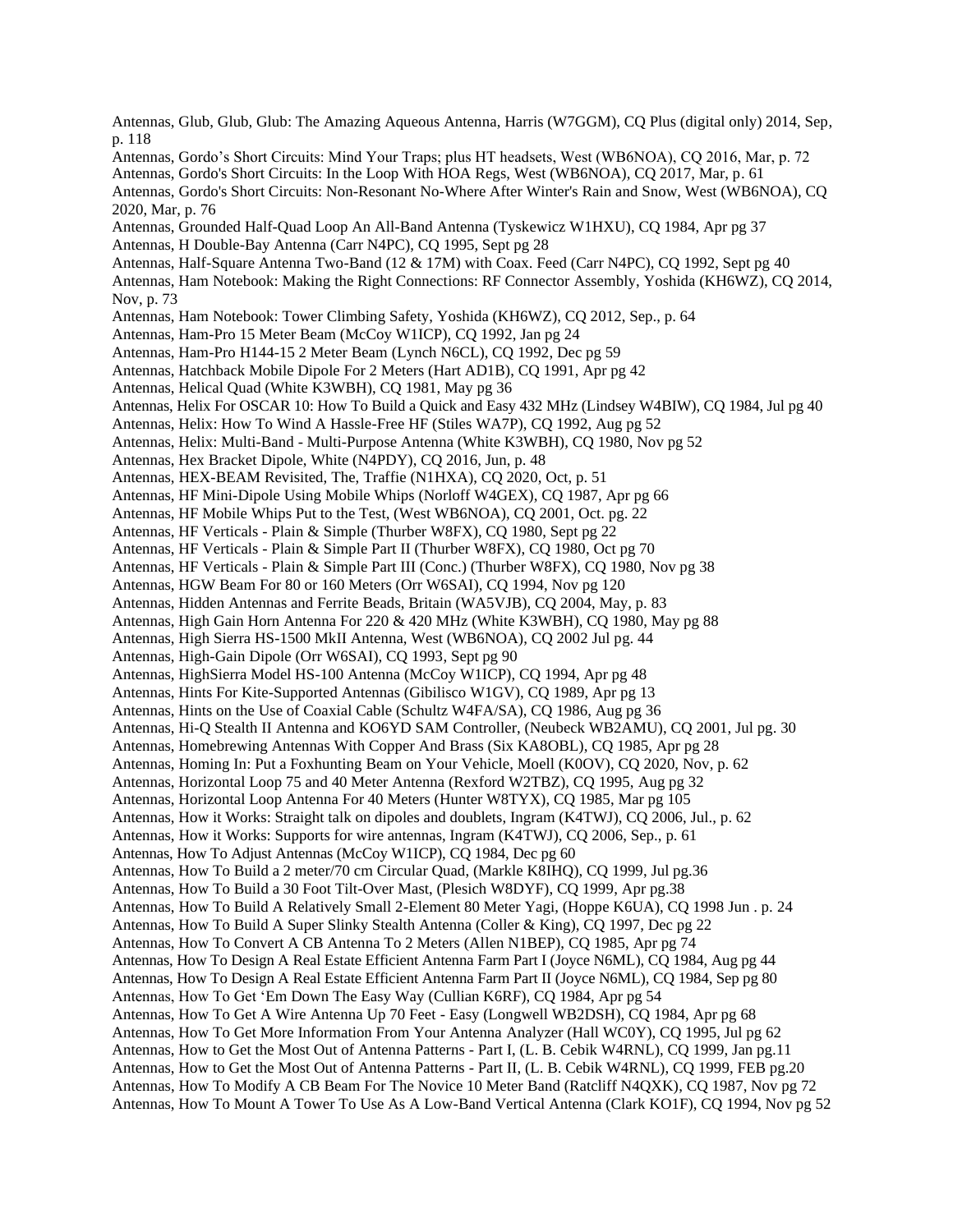Antennas, How To Oper. Two Ant. Rotators With One Control Box (Somers KC3YB), CQ 1990, Oct pg 34 Antennas, How to Tune a Yagi Antenna, Dalton (W6KW), CQ 2020, Dec, p.10 Antennas, HR-5 5Band Antenna (Tyskewicz W1HXU), CQ 1981, Jul pg 12 Antennas, HR-52 Antenna - A 5-Band 2-Element Beam For 14/18/21/24.5/28 MHz (Tyskewicz W1HXU), CQ 1983, Apr pg 32 Antennas, Hustler/Hamstick Combo Antenna, Build a, Paul (W6POK), CQ 2006, Jun., p. 46 Antennas, Hy-Gain DX77 Vertical (McCoy W1ICP), CQ 1997, Apr pg 16 Antennas, Hy-Gain Omni DX-88 8 Band Vertical Antenna (Schultz W4FA), CQ 1990, Sep pg 60 Antennas, Hy-Gain Tailtwister Antenna Rotator & DCU-1 Programmable Control Unit (Carr N4PC), CQ 1995, Dec pg 36 Antennas, Identify That Unknown Feedline, (Smith KA4LBE), CQ 2000, Jul pg 56 Antennas, If MacGyver Could Do It, You Can Too! Harris (W7GGM), CQ 2014, Jul, p. 50 Antennas, Impedance Matching Transformer - Switchable (Salas AD5X), CQ 1996, Apr pg 30 Antennas, Improved Construction of Dipole Antennas, Harris (W7GGM), CQ 2015, Jul, p. 32 Antennas, Improved Method Of Tower Leveling (Jones KA6IYE), CQ 1981, Jul pg 20 Antennas, Improving Antenna Performance (Magnusson W0AGD), CQ 1981, Jun pg 32 Antennas, Improving The Turning Torque Of Ham-M Rotators (Sander K5QY), CQ 1983, Apr pg 88 Antennas, Improving Vertical Antenna Efficiency (Doty K8CFU), CQ 1984, Apr pg 24 Antennas, Inexpensive Feedthrough System For Antenna Cables (Wood WA7DNN), CQ 1980, Mar pg 63 Antennas, Instant HF (Arave WC7D), CQ 1994, May pg 64 Antennas, Interesting Antennas I Have Known (Orr W6SAI), CQ 1996, Oct pg 30 Antennas, Inverted "L" K160 Top-Linear-Loaded 160 Meter Antenna (Yungling KI6O), CQ 1985, Apr pg 38 Antennas, Invisible Mobile Installation, Williamson (VY1SW), CQ 2009, May, p. 13 Antennas, Isotropic Radiators Don't Exist - Right? (Beezley K6STI), CQ 1994, May pg 28 Antennas, It Was Big Enough (Smithson KN4TX), CQ 1997, Jun pg 42 Antennas, It's Alive!, Augsburger (WR0U) & Wagner (WB0MCO), CQ 2002 Oct pg. 36 Antennas, J-Pole Antenna, The, (McCoy W1ICP), CQ 1998, Jan. pg. 32 Antennas, J-Pole New Twist For The HF Antenna (Hart AD1B), CQ 1987, Nov pg 32 Antennas, J-Pole Revisited, The, (Richardson K6MHE), CQ 1998, Mar. pg. 34 Antennas, J-Pole: Build A 2 Meter Antenna For \$3.98 (Magee KA0MSI), CQ 1983, Aug pg 38 Antennas, K8UR Low-Band Vertical Array (Mitchell K8UR), CQ 1989, Dec pg 42 Antennas, Kitbashing the PD-8010 Antenna for 60 Meters, Riley (N3SNU), CQ 2003, Apr., pg 44 Antennas, Kit-Building: A Portable Antenna Launcher and Field Day Potpourri, Eisenberg (K0NEB), CQ 2012, Jun., p. 69 Antennas, KLM JV-2 "J" 2 Meter Vertical Antenna (Ingram K4TWJ), CQ 1983, Apr pg 52 Antennas, KT34A and KT34XA KLM Beams (McCoy W1ICP), CQ 1984, Sep pg 69 Antennas, Kurt Fritzel FB-DX 506 Poly Beam System (Carr N4PC), CQ 1995, May pg 52 Antennas, Ladder Line Joys & Sorrows Of (DeMaw W1FB), CQ 1993, Apr pg 48 Antennas, Lance Johnson Engineering GP-1 Vertical Antenna Mount (McCoy W1ICP), CQ 1984, Aug pg 84 Antennas, Large, Remote-Tuned Loop for HF DX, A (Stroud W9SR), CQ 2001, Jul pg. 44 Antennas, Layman's Guide To Mast Material (Taormina K5RC), CQ 1995, Jun pg 24 Antennas, Lazy H Antenna Packs A Punch (Carr N4PC), CQ 1995, Mar pg 36 Antennas, Learning Curve: A Relative Approach to Making Antenna Radiation Patterns, Ochu (KO0Z), CQ 2020, Jul, p. 64 Antennas, Learning Curve: Angle of Radiation (and Why it Matters), CQ 2010, Arland (K7SZ), CQ 2010, CQ 2010, Sep, p. 74 Antennas, Learning Curve: Antenna Switching, Ochu (KO0Z), CQ 2020, May, p. 58 Antennas, Learning Curve: Antenna Tuner Basics, Ochu (KO0Z), CQ 2020, Oct, p. 81 Antennas, Learning Curve: Antennas: One Size Does Not Fit All, Ochu (KO0Z), CQ 2018, Nov, p. 74 Antennas, Learning Curve: Common Amateur Radio Antenna Connectors, Ochu (KOØZ), CQ 2016, Apr, p. 56 Antennas, Learning Curve: Failing Your Way to Success (plus Antenna Resonance and Bandwidth), Ochu (KOØZ), CQ 2017, Sep, p. 53 Antennas, Learning Curve: Holiday Gift Idea - An Antenna Analyzer, Ochu (KO0Z), CQ 2015, Dec, p. 78 Antennas, Learning Curve: Match This!, Ochu (KOØZ), CQ 2020, Dec, p. 84 Antennas, Learning Curve: Not All Feedlines and Connectors are Equal, Ochu (KOØZ), CQ 2013, Oct, p. 73 Antennas, Learning Curve: One Loop to Rule Them All, de FR0DO, Arland (K7SZ), CQ 2011, Jul., p. 78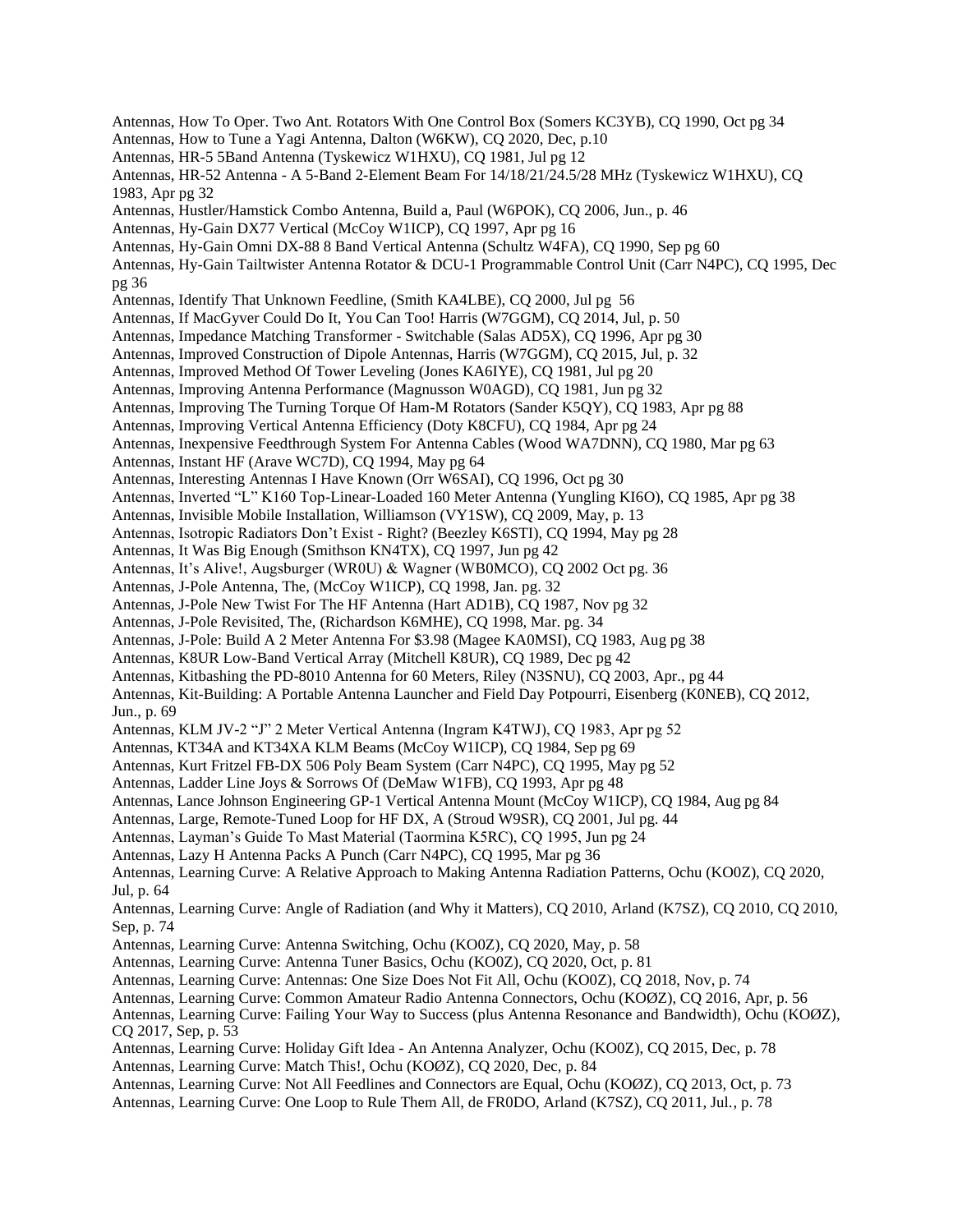Antennas, Learning Curve: Seeking Balance, Ochu (KOØZ), CQ 2016, Feb, p. 76 Antennas, Learning Curve: The Ubiquitous, Efficient Dipole Antenna, Ochu (KOØZ), CQ 2013, Jun, p. 71 Antennas, Learning Curve: Using H-Plane Patterns to Pick the Right Antenna, Ochu (KO0Z), CQ 2014, Nov, p. 69 Antennas, Learning Curve: Waterproofing Coax Connectors, Ochu (KOØZ), CQ 2016, Oct, p. 83 Antennas, Learning Curve: Work the World With Two Wires, Arland (K7SZ), CQ 2010, CQ 2010, May, p. 62 Antennas, Let's Talk About Wire Part I - Handling Coax & Open-Wire Feed (McCoy W1ICP),CQ 1993, Jan pg 42 Antennas, Let's Talk About Wire Part II - Getting Open-Wire Feeders Into the Shack (McCoy W1ICP), CQ 1993, Feb pg 32 Antennas, Let's Talk Antennas - Part I (McCoy W1ICP), CQ 1991, Sept pg 40 Antennas, Let's Talk Antennas - Part II (McCoy W1ICP), CQ 1991, Oct pg 36 Antennas, Let's Talk Antennas - Part III (McCoy W1ICP), CQ 1991, Nov pg 44 Antennas, Liftoff On 80 Meters! (Guimont W7KW), CQ 1979, Oct pg 38 Antennas, Light Bulb Antenna, The, Day (N1DAY) & Hollingsworth (KC4SIT), CQ 2019, Apr, p. 28 Antennas, Lightning Bolt Five-Band Quad (McCoy W1ICP), CQ 1993, Apr pg 52 Antennas, Lightning Bolt Multiband Quad (McCoy W1ICP), CQ 1990, Aug pg 64 Antennas, Lightning Protection System For Your Shack (Altrman KO9G), CQ 1987, Dec pg 76 Antennas, Lightweight 2-Element Yagi For 18 Mhz (Orr W6SAI), CQ 1994, Jan pg 48 Antennas, Linear Loading and Tips on Ground Radials, Britain (WA5VJB), CQ 2003, Nov., pg 36 Antennas, Log Periodic Antenna For All VHF/UHF Bands (White K3WBH), CQ 1980, Oct pg 82 Antennas, Log Periodic Create CLP 5130-1 Antenna (Lynch N6CL), CQ 1994, Jun pg 30 Antennas, Log Periodic Dipole Array (Orr W6SAI), CQ 1994, Oct pg 84 Antennas, Log Periodic Yagi Stacked For Six Meters (White K3WBH), CQ 1980, Jul pg 37 Antennas, Long Wire Antennas - Part I (Welsh W6DDB), CQ 1988, Apr pg 100 Antennas, Long Wire Antennas - Part II (Welsh W6DDB), CQ 1988, May pg 84 Antennas, Long Wire Antennas (Rand W1DBM), CQ 1982, Aug pg 13 Antennas, Longwire: A Look At The - Part I (Thurber W8FX), CQ 1981, Apr pg 44 Antennas, Longwire: A Look At The - Part II (Conc.) (Thurber W8FX), CQ 1981, May pg 38 Antennas, Loop Antennas, Dissecting To Find Out What Makes Them Tick (Neste W0WFO), CQ 1984, Aug pg 36 Antennas, Loop Array For 160 Meters (Fenwick K5RR), CQ 1986, Apr pg 25 Antennas, Loop: Full-Wave 80M Antenna - Revisited (Carr N4PC), CQ 1990, Aug pg 52 Antennas, Low Band Vert. & How To Feed Them (Nichols KD9SV/Gerig WA9GFR), CQ 1990, Aug pg 46 Antennas, Low-Cost Antenna Accessories From Plumbing Parts (Salas AD5X), CQ 1995, Jun pg 30 Antennas, Low-Cost Antenna Marker System, A, Rynone (WB2EIQ), CQ 2018, Jun, p. 34 Antennas, Low-Impedance, Parallel, Square-Conductor Transmission Lines (Murphy VE3ERP), CQ 2000, Nov pg. 60 Antennas, Low-Noise Coaxial Link Antennas for HF Receiving (Genaille W4UW), CQ 1987, Dec pg 62 Antennas, LPQ Mk-V (Tyskewicz W1HXU), CQ 1979, Jun pg 54 Antennas, M2 Enterprises & The 2M12 2M Yagi Antennas (Ingram K4TWJ), CQ 1992, Jan pg 58 Antennas, Mag-Mount Conversion For Under A Buck (Somers KC3YB), CQ 1989, Feb pg 32 Antennas, Many transmitters, one antenna, Britain (WA5JVB), CQ 2007, Jul., p. 54 Antennas, Marine/RV Antenna For 2 Meters: How To Build A (Lorenzen W4JC), CQ 1994, Aug pg 42 Antennas, Maritime Mobile 10 Meter Antenna (Moran K1PCK), CQ 1982, Jan pg 62 Antennas, Mast Alternative Design (McCurdy W2GVX), CQ 1990, May pg 46 Antennas, Matching Your Way To DX: A Look At The Transmatch (Thurber W8FX), CQ 1980, Feb pg 11 Antennas, Math's Notes: Passive Antenna Investigations, Math (WA2NDM), CQ 2016, Sep, p. 38 Antennas, Math's Notes: A simple antenna for the 2.39-2.45 GHz amateur band, Math (WA2NDM), CQ 2006, Sep., p. 52 Antennas, Math's Notes: An active antenna, Math (WA2NDM), CQ 2006, Nov., p. 46 Antennas, Math's Notes: Passive Antennas Revisited, Math (WA2NDM), CQ 2017, Jan, p. 44 Antennas, Math's Notes: Simple antenna measurements, Math (WA2NDM), CQ 2009, May, p. 44 Antennas, McCoy Dipole (The Real One) & How It Came To Be (McCoy W1ICP), CQ 1992, Jun pg 11 Antennas, MDS Antenna (Multiband Delta Sloper) (Schultz W4FA/SV0DX), CQ 1988, Aug pg 46 Antennas, Measuring Antenna System Performance, Plus A 220 MHz "Cheap Yagi," Britain (WA5VJB), CQ 2005, Mar., p. 54

Antennas, MET NBS 144/7T 2 Meter Yagi Antenna (McCoy W1ICP), CQ 1986, Aug pg 22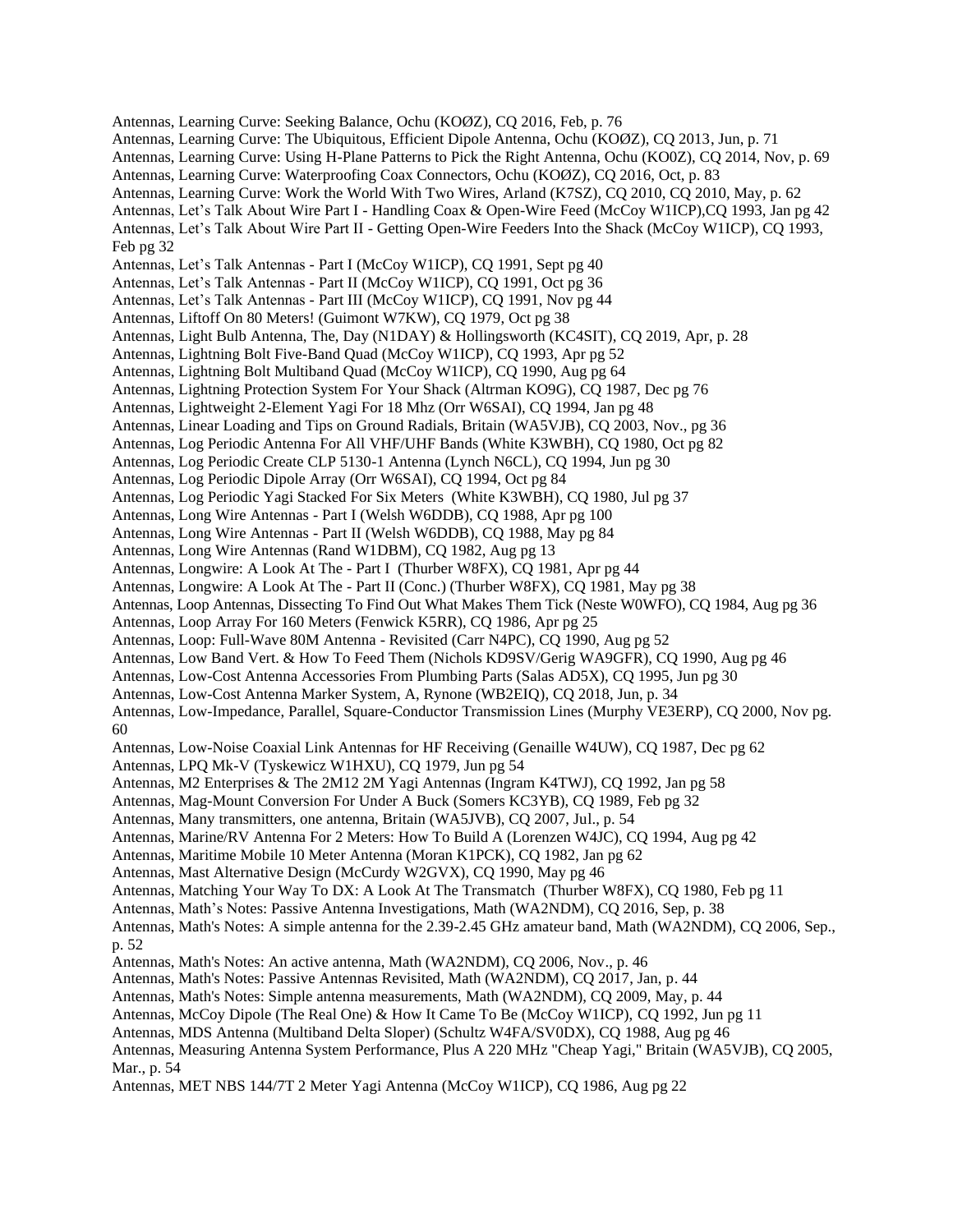Antennas, MF/LF Operating: A Few Successful Approaches to Transmitting Antennas for MF and LF, Langridge (KB5NJD), CQ 2017, Jul, p. 66 Antennas, MF/LF Operating: Let's Talk About Transmitting Loops for MF and LF, Langridge (KB5NJD), CQ 2019, Apr, p. 66 Antennas, MF/LF Operating: To the Mailbag – A Few Considerations for Using a 160-Meter Inverted-L on 630 and 2200 Meters, Langridge (KB5NJD), CQ 2020, Oct, p. 84 Antennas, MF/LF Operating: Using Scopematch to Resonate and Match Your Low-Band Vertical Antenna System, Langridge (KB5NJD), CQ 2020, Jan, p. 86 Antennas, MFJ-1664 Portable Screwdriver Antenna, CQ Reviews, Salas (AD5X), CQ 2004, Apr., p. 32 Antennas, MFJ-1796 Half-Wave Vertical Antenna (Carr N4PC), CQ 1997, Dec pg 34 Antennas, MFJ-945C & MFJ-989B HF Antenna Tuners (Schultz W4FA/SV0DX), CQ 1988, Aug pg 38 Antennas, Minivan Mobile - How To Mount An Antenna & Achieve an Acceptable Ground (Shive K4WKZ), CQ 1992, May pg 38 Antennas, Minnipoise: A Small But Efficient Low Frequency Antenna (Frey W3ESU), CQ 1985, Aug pg 30 Antennas, Mirage/KLM WARC-Band Dipole and Vertical (Ingram K4TWJ), CQ 1991, Dec pg 40 Antennas, Mobile antenna basics, Britain (WA5VJB), CQ 2007, Nov., p. 86 Antennas, Mobile Antenna Mounts Retaining The Magnetic Characteristics Of (Zelich AA4MI), CQ 1984, Aug pg 62 Antennas, Mobile Antennas For 2 Meter Single Sideband, West (WB6NOA), CQ 2002 Jun pg. 22 Antennas, Mobile Construct A Concealed 2 Meter Antenna (Maggio N4GSV), CQ 1985, Feb pg 47 Antennas, Mobile HF Fun With a Well-Tuned Antenna System, Kocsis (WA9PYH), CQ 2018, Oct, p. 46 Antennas, Mobile Mount: "See I Told You That I'd Need It" Quick-Disconnect HF (Colvin KB4UCR), CQ 1992, Mar pg 46 Antennas, Mobiling with a Screwdriver (Antenna), Reinhardt (AA6JR), CQ 2004, Feb., p. 82 Antennas, Mobiling: It's (Always) All About the Antenna, Reinhardt (AA6JR), CQ 2016, Nov, p. 58 Antennas, Mobiling: The Mobile "Secret," Reinhardt (AA6JR), CQ 2008, Feb., p. 79 Antennas, Modeling Radiation Patterns From Vertical Dipoles Using The Cushcraft R3 Antenna (Coleman KA6A/9), CQ 1986, Apr pg 40 Antennas, Modifying & Improving The Gotham Tri-Band Quad (Burke WA2SLK), CQ 1981, Jul pg 24 Antennas, Modifying The Mini-Quad B-24 Into A Three Element HQ-1 (Owens KB5SS), CQ 1982, Aug pg 62 Antennas, More About the W6SAI OCF Antenna (Orr W6SAI), CQ 1993, Jan pg 64 Antennas, More Bang For The Buck (McCoy W1ICP), CQ 1994, Jul pg 50 Antennas, More Cheap Antenna Improv, Ewing (WA8WTE), CQ 2006, Oct., p. 34 Antennas, More Low-Cost Antennas for 2 Meters, Coro (CO2KK), CQ 2003, Jan., pg 44 Antennas, More on Ground Radials and Log Periodics, Britain (WA5VJB), CQ 2011, Mar., p. 60 Antennas, More on small loop antennas, Britain (WA5JVB), CQ 2007, May, p. 66 Antennas, Motorized Clothesline Antenna, An Impedance-Tuned Antenna System, (Victor VA2ERY), CQ 2001, Nov. pg. 28 Antennas, Mount For Measuring Antenna Patterns: Build Your Own Rotatable, CQ 1991, May pg 42 Antennas, Mounting Yagis (best methods), Britain (WA5VJB), CQ 2004, Nov., p. 84 Antennas, Mow the Grass, Not the Guy Lines, (Baker W8CM), CQ 2001, Nov. pg. 44 Antennas, Multiband Antenna Array For 7/10/14/18 and 21 MHz (Orr W6SAI), CQ 1995, Aug pg 72 Antennas, Multiband Antenna: Off-Center-Fed (Orr W6SAI), CQ 1992, Dec pg 106 Antennas, Multiband Antennas - Part I (Thurber W8FX), CQ 1981, Feb pg 40 Antennas, Multiband Antennas - Part II (Thurber W8FX), CQ 1981, Mar pg 38 Antennas, Multiband Antennas With Tuned Feeders (Thurber W8FX), CQ 1980, Dec pg 40 Antennas, Multiband Monoband Yagi, (Van de Velde, ON4ANT), CQ 2000, Feb pg. 60 Antennas, Multiband Off-Center-Fed Dipoles for 160 & 80 Meters, Rose (KC1DSQ) and Glorioso (W1IS), CQ 2020, Jun, p. 42 Antennas, Multiband Wire Antennas (Orr W6SAI), CQ 1993, Feb pg 98 Antennas, Multiple Inverted "L's" With a Common Feedpoint: A Creative Antenna Approach For Those Without Tower Options, Steed (K4PRL), CQ 2005, May, p. 32 Antennas, Multi-Turn Loop (Brown W6HPH), CQ 2001, Jan pg. 24 Antennas, My 40 M Double-Extended Zepp Shows Its Versatility (Carr N4PC), CQ 1997, Oct pg 24 Antennas, N4PC Bi-Delta Antenna (Carr N4PC), CQ 1994, Nov pg 42 Antennas, N4PC Extended Lazy H Antenna (Carr N4PC), CQ 1992, Apr pg 11 Antennas, N4PC Loop Antenna (Carr N4PC), CQ 1990, Dec pg 11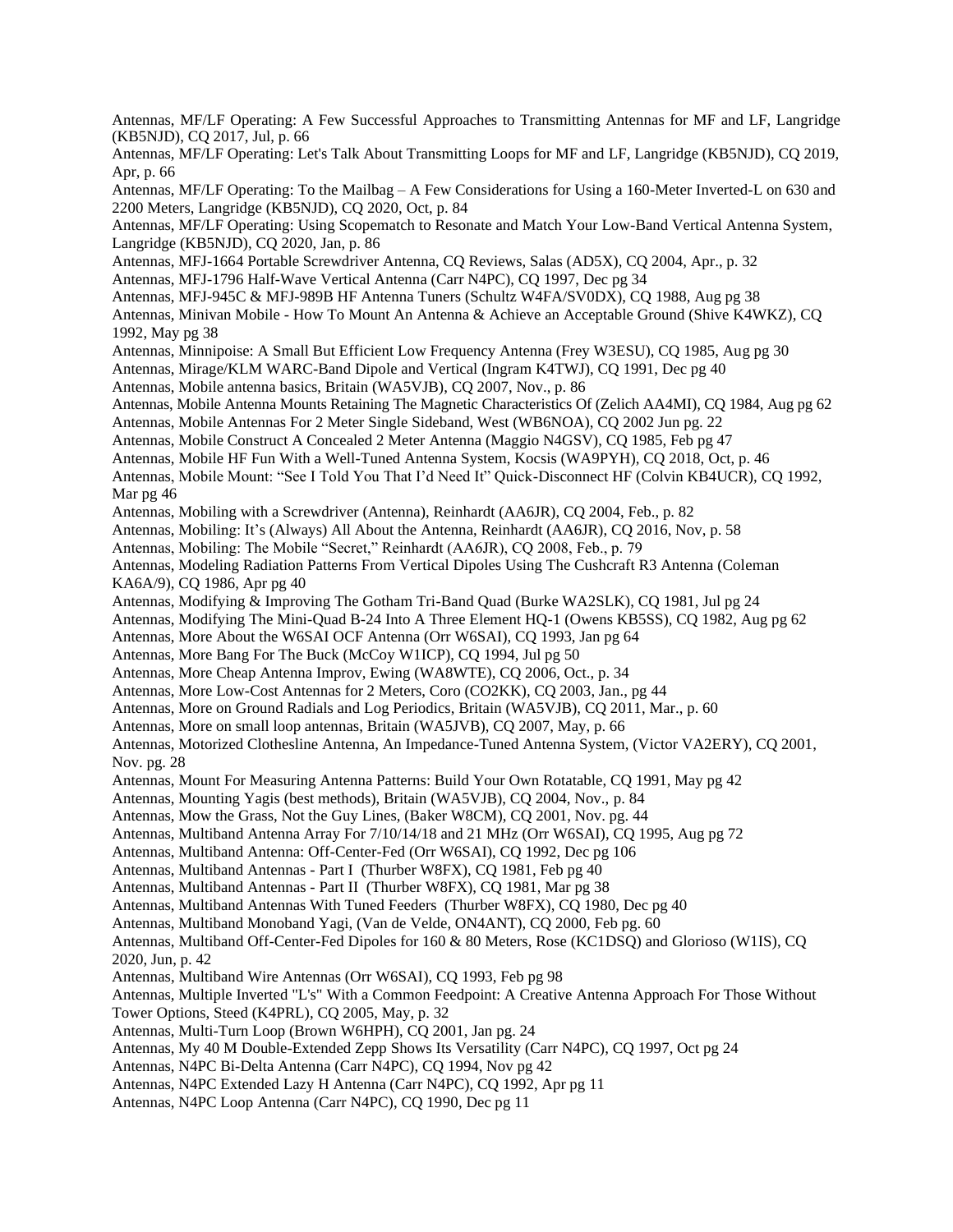Antennas, N9Q: Celebrating the 73rd Anniversary of the Cubical Quad Antenna, Weber (ex-KD6TKQ/HC7AW), CQ 2016, Mar, p. 24 Antennas, Narrowing the Debate (Brief Look At Replication Reqts For Building Yagi & Quad Antennas (Thomas K1XT), CQ 1997, Aug pg 40 Antennas, NCG/COMET HA-4S HF Mobile Antenna (McCoy W1ICP), CQ 1994, Sept pg 38 Antennas, NEC-Win Antenna Analysis Software (DeMaw W1FB), CQ 1996, Nov pg 28 Antennas, New Look at Some Classic Wire Antennas (Schultz W4FA), CQ 1991, Jan pg 32 Antennas, Notes on Magnet Mount Antennas, Britain (WA5VJB), CQ 2005, Nov., p. 87 Antennas, Notes on the Angle of Radiation (Laplaca W2WW), CQ 1991, Apr pg 24 Antennas, Notes On Towers & Quads (Allen N1BEP),CQ 1982, Aug pg 22 Antennas, Not-So-Simple Antennas – A Beginning Look at Beams, (O'Dell WB2D), CQ 2000, Jul pg 114 Antennas, Novice Enhancement: The New World of 10 Meters - Part II (McCoy W1ICP), CQ 1988, Jan pg 28 Antennas, Oh No! Not My Antenna! (Wayne WB8N), CQ 1995, Apr pg 28 Antennas, Omnidirectional Antennas For 440 MHz: How To Build Three (Lorenzen W4JC), CQ 1995, Jul pg 36 Antennas, ON4WW Ultimate Beverage Switchbox, The, Smet (ON5UK), CQ 2012, Jul., p. 13 Antennas, One More Time - Yagis Versus Quads/Log Periodics and Others - Part I (McCoy W1ICP), CQ 1993, Nov pg 40 Antennas, One More Time - Yagis Versus Quads/Log Periodics and Others - Part II (McCoy W1ICP), CQ 1993, Dec pg 56 Antennas, One-Element Rotary Antennas For 28/25 or 21 MHz (McCoy W1ICP), CQ 1989, Dec pg 38 Antennas, One-element rotary for 18 MHz, A, Lindholm (W1XX), CQ 2008, Oct., p. 13 Antennas, Open-Sleeve Antenna (Cox WB0DGF), CQ 1983, Aug pg 13 Antennas, Open-Wire Feed Lines (McCoy W1ICP), CQ 1982, Aug pg 40 Antennas, Optimized 40 Through 10-Meter Off-Center-Fed Dipole, An, Sander (K5QY), CQ 2018, Nov, p. 33 Antennas, Outbacker Eight-Band HF Mobile Antenna (Ingram K4TWJ), CQ 1990, Jun pg 32 Antennas, Palomar Engineers M-840 SWR/Power Meter (McCoy W1ICP), CQ 1995, Feb pg 44 Antennas, Parallel Verticals A Broadband Antenna Covering Six Bands Without Traps (Johns W3JIP), CQ 1983, Aug pg 20 Antennas, Penny-Pinching 10 Meter Apartment Antenna (Pirtle WD6DJT), CQ 1983, Apr pg 44 Antennas, Personal Communications: Proper Care - and Especially Feeding - of Your CB, GMRS or MURS Antenna, Sickles (WA3UVV), CQ Plus (digital only) 2015, Jan/Feb, p. 142 Antennas, Phantom of the Attic: A Modified Indoor 6-Band Hex Beam, Morgan (K6RAH), CQ 2017, Mar, p. 32 Antennas, Polar Research M-1-A and ER-1 Rotating Antenna (McCoy W1ICP), CQ 1984, Apr pg 60 Antennas, Poor Man's Radar (White K3WBH), CQ 1981, Jun pg 40 Antennas, Portable 2 Meter Antenna For The Traveler (Falkenhof K4BYF), CQ 1991, May pg 22 Antennas, Portable and Survival Ready Antennas, Ingram K4TWJ), CQ 2002 Jul pg. 66 Antennas, Portable Antenna Build A High-Gain For VHF/UHF Operation (Fong & Hendler), CQ 1987, Oct pg 66 Antennas, Portable Antennas For Summer Fun (Ingram K4TWJ), CQ 1988, Aug pg 60 Antennas, Portable Vertical Antenna Support (Plesich W8DYF), CQ 1988, Aug pg 54 Antennas, Practical Compact Lazy U Antenna (160 meters), Hall (N0UV), CQ 2014, Mar/Apr, p.16 Antennas, PY3CEJ's "Underwater" 160 Meter Vertical – Is it a ¼-wave or ½-wave antenna?, Coro (CO2KK), CQ 2002 Jan pg. 78 Antennas, QED On 12 Meters (Harrison N5BHU), CQ 1986, Dec pg 64 Antennas, QRP: Mega Antenna Transforms QRP Into QRO, Lazar (W4DNN), CQ 2016, Jun, p. 84 Antennas, QRP: Parking Lot and Dining Room Antenna Ideas, Hartford (N6GA), CQ 2013, Jun, p. 66 Antennas, QRP: Practical Antennas and Tips for the QRP Operator … and for Being Heard, Rought (KA8SMA), CQ 2017, Apr, p. 62 Antennas, QRP: QRP and a Small Magnetic Loop Antenna, Lazar (W4DNN), CQ 2016, Feb, p. 63 Antennas, QRP: QRP on the Go: A Portable QRP Antenna Showdown, Rought (KA8SMA), CQ 2018, Oct, p. 76 Antennas, QRP: Quenching the QRPer's Thirst for Antenna Height, Rought (KA8SMA), CQ 2017, Oct, p. 78 Antennas, QRP: The All-in-One … A Portable Antenna Tuner for the QRP Enthusiast, Rought (KA8SMA), CQ 2017, Aug, p. 70 Antennas, QRP: The Portable Magnetic Loop, Rought (KA8SMA), CQ 2018, Jun, p. 83 Antennas, QRP: The Saber-V … A Sabertooth Wire Antenna that is Not as Vicious as it Sounds, Rought (KA8SMA), CQ 2019, Oct, p. 76 Antennas, Quad - Seven Band Boomless (James (W4DQU), CQ 1982, Apr pg 17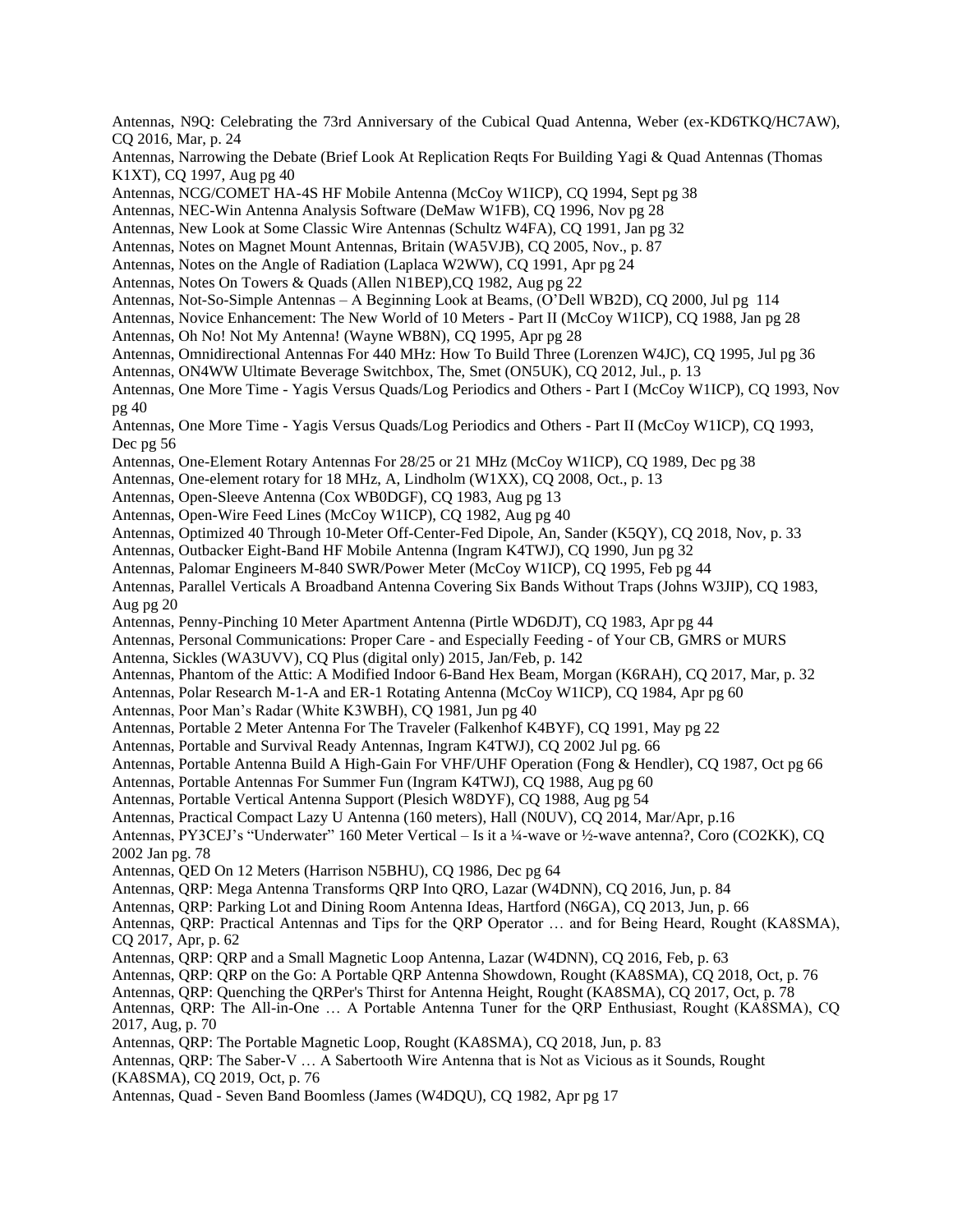- Antennas, Quad (Monster) (Windfield K5DUT), CQ 1979, Jan pg 74
- Antennas, Quad Antenna Perfect Cube: An Easy-To-Build (Shortess W5PQL), CQ 1989, Aug pg 20
- Antennas, Quad Revisited (Thurber W8FX), CQ 1988, Dec pg 78
- Antennas, Quad Two-Element Gem (Thurber W8FX), CQ 1981, Jul pg 58
- Antennas, Quad versus Yagi Observations, (Thurber W8FX), CQ 1997, Jan pg 62
- Antennas, Quad: Compact Four-Band Array (Root K0SR), CQ 1994, Jul pg 22
- Antennas, Quad: Evolution of the Four-Element Double-Driven Antenna (Martinez W6PU), CQ 1983, Dec pg 30
- Antennas, Quad: Exploring The Vagaries Of Traps (Nouel KG5B), CQ 1984, Aug pg 32
- Antennas, Quads: Preparation and Use of Bamboo Poles For (James W4DQU), CQ 1984, Apr pg 98
- Antennas, Quick & Easy 160 Meter Antenna (Ingram K4TWJ), CQ 1982, Jan pg 56
- Antennas, Quick and Simple Study of Vertical Antennas, A (Ingram, K4TWJ), CQ 2000, Mar pg 100
- Antennas, Railbeam Antenna Model RB 24W, The (Carr N4PC), CQ 2001, Feb pg. 34
- Antennas, Random Wire Antennas (aka Long Wires), (O'Dell, WB2D), CQ 2000, Mar pg 104
- Antennas, Reader Feedback: A Magnetic Loop for High Power and High Winds, Yellin (K2STV), CQ 2018, Sep, p. 47
- Antennas, Really Cheap Antenna Article (Kennedy W7MID), CQ 1987, Nov pg 88
- Antennas, Reflected Power Stays In The Coax (Bruene W5OLY), CQ 1995, Jan pg
- Antennas, Refurbished, Donated and Modified … Putting All the Pieces Together at W8UM, Palmisano (KB8OIS),
- Guiliano (KB8RCO), Laundra (N8RGF) and Fluegemann (KE8AQW), CQ 2020, Mar, p. 10
- Antennas, Remote Operation of Your Rotator Without a Computer in the Shack, Talens (N3JT), CQ 2014, Jan, p. 42 Antennas, Remotely Tuned 160 Meter Inverted-L Antenna (Botts, K4EJQ), CQ 1998, Nov. pg. 28
- 
- Antennas, Repeater-Working Antennas For The Amateur In Rural Areas (White K3WBH), CQ 1980, Apr pg 18
- Antennas, Repurposing Rafter Relics Redux, Toal (N8MW), CQ 2015, Sep, p. 23
- Antennas, Repurposing Rafter Relics Using Modern Tools (A 30-Meter Dipole Project), Toal (N8MW), CQ 2015, Jul, p. 22
- Antennas, Resonance, Nott (K5YNR), CQ 2003, Oct., pg 50
- Antennas, Restoring HF Trapped Tri-Banders, (Ireland VK6VZ), CQ 2001, Jan pg. 72
- Antennas, Resurrecting a Hi-Z Four Receive Array, Oksanen (OH2RA), CQ 2019, Dec. P. 18
- Antennas, Rigging & Erecting For Antenna & Mast Builders A Primer (White K3WBH), CQ 1982, Apr pg 70
- Antennas, Roll Your Own Compact 80 Meter Wire Loop (McLelland WA6QBU), CQ 1994, Jul pg 44
- Antennas, Room for Two 40-Meter Inverted Vees? Make a Bi-directional Antenna, Livingston (W3CRI), CQ 2013, Aug., p. 38
- Antennas, Rotatable Antenna 12 Foot For 20/15 & 10 Meters (Gorski N9AU), CQ 1982, Apr pg 35
- Antennas, Rotate That Side-Mounted Antenna (Sander K5QY), CQ 1981, Feb pg 17
- Antennas, Rotating Box Antenna (Hulick W9QQ), CQ 1997, Jun pg 26
- Antennas, RV Wonder and Improv 2: Two Really Cheap Antenna Projects (McCoy W1ICP), CQ 1988, Aug pg 34 Antennas, S92SS Limited Space Antenna For 160 Meters (Orr W6SAI), CQ 1997, Aug pg 65
- Antennas, Sabertooth Wire, The: An Innovation in Antenna-Length Shortening, Knight (KB1EHE), CQ 2018, Jul, p. 24
- Antennas, Saga Of The Mobile Porcupine (Greentree VK2DPN/ZL3TKF), CQ 1982, Aug pg 46
- Antennas, Scanner Beam Build From A TV Antenna (Grove WA4PYQ), CQ 1981, Jan pg 18
- Antennas, Screwdriver Antenna Controller For Your Smartphone, Griffin (AA4PG) and Wingard (N4DKD), CQ 2020, Dec, p. 12
- Antennas, Search For The Perfect Low-Band Receiving Antenna (Crabtree AB0X), CQ 1989, Aug pg 44
- Antennas, Self-Calibrating Tuning-Tracking Controller for Magnetic Field Loop Antennas, A Sadkowski (K6KM), CQ 2020, Dec, p. 16
- Antennas, SGC SG-303 HF Mobile Antenna & QMS Mount System (Schultz W4FA),CQ 1992, May pg 50
- Antennas, Simple 160 Meter Antenna How To Build (Carr N4PC), CQ 1996, Jan pg 42
- Antennas, Simple Cheap All-Band Antenna (Felts NR5A), CQ 1987, Aug pg 38
- Antennas, Simple Do-It-Yourself Antennas For 10/15 & 20 Meters (Zimmer K4JZB), CQ 1983, Apr pg 97
- Antennas, Simple Dual-Band Upgrade for Your 40-Meter Dipole, A, Glorioso (W1IS) and Rose (KC1DSQ), CQ 2020, Dec, p. 44
- Antennas, Simple Easy-Up/Easy-Down All-Band Antenna For Your RV (Morgan WD0P), CQ 1994, Feb pg 48 Antennas, Simple Six-Meter Loop Antenna, A, Booth (N5LB), CQ 2017, Mar, p. 28
- Antennas, Simple Wire Antennas for HF, (O'Dell, WB2D), CQ 2000, Jan pg. 100
- Antennas, Simplified Remote Antenna Switching (Schultz W4FA/SV0DX), CQ 1989, May pg 54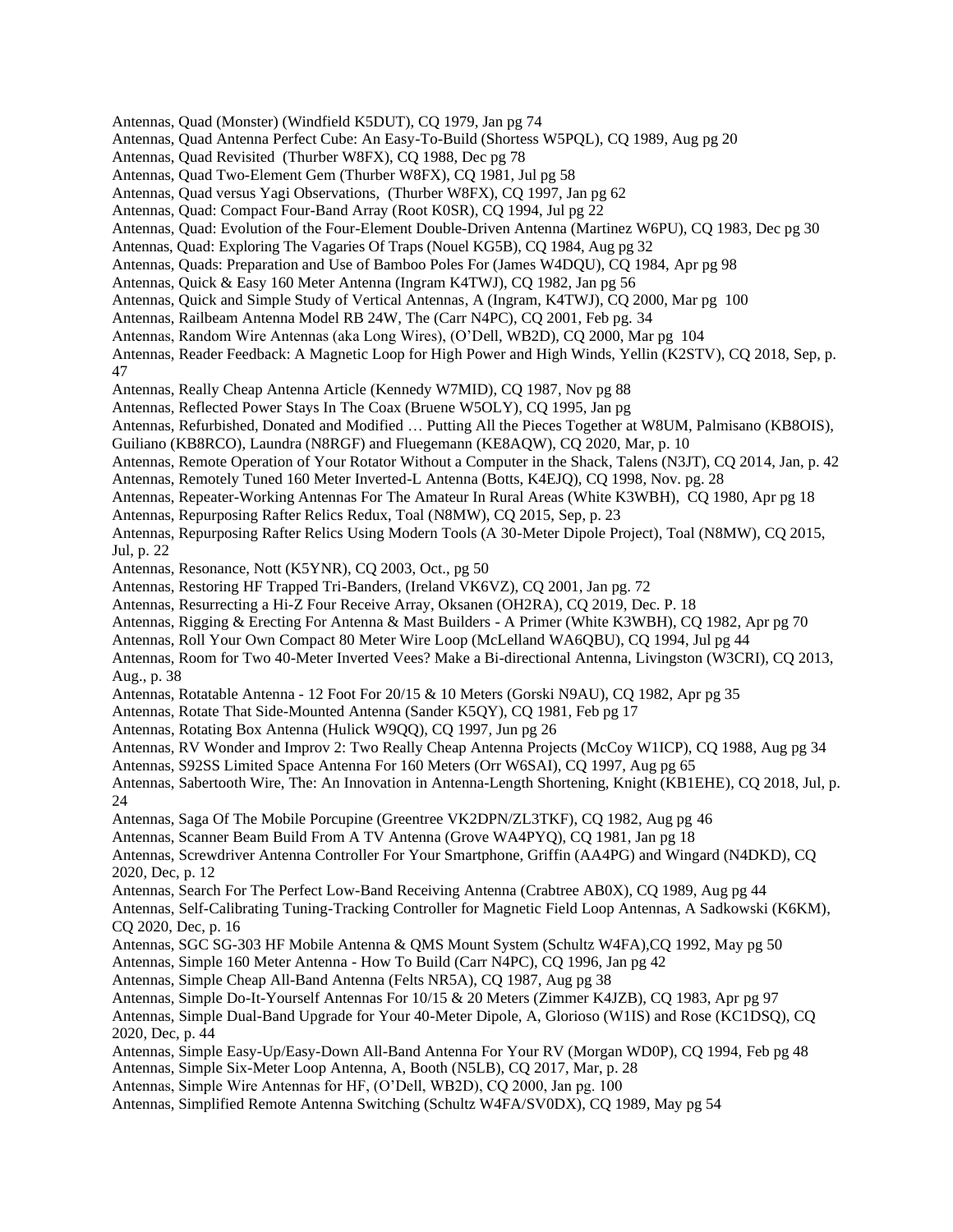Antennas, Site Selection For Satellite TV Antennas (Staal), CQ 1982, Feb pg 40 Antennas, Six Meter Dipole Design Changes, (Rogers K4ABT), CQ 1998, Jun. Antennas, Six meters at last … or how I overcame CC&Rs and made an old wish come true, Richmond (W4YO), CQ 2008, Jun., p. 36 Antennas, Skeleton-Sleeve-Fed Antenna, (Richardson K6MHE), CQ 2000, Oct pg. 44 Antennas, Sky Plane Antenna (Swank W8HXR), CQ 1984, Aug pg 108 Antennas, Sloper Ant. 160M 1/4 Wave - How To Build (McCoy W1ICP), CQ 1996, Oct pg 34 Antennas, Sloper Quarter Wave Antenna (Pitzeruse K2NY), CQ 1983, Oct pg 38 Antennas, Slopers – The Lowest Cost Directional Antennas? Part I, (Coro CO2KK), CQ 2000, Sept pg 56 Antennas, Slopers – The Lowest Cost Directional Antennas? Part II, (Coro CO2KK), CQ 2000, Nov pg. 44 Antennas, Sloping "L" Unconventional Antenna For 160 Meters (Gradzki KB2MF), CQ 1983, Aug pg 86 Antennas, Small Antennas For 160M (DeMaw W1FB), CQ 1996, Feb pg 52 Antennas, Small loop receive antennas for the low bands, Britain (WA5VJB), CQ 2007, Mar., p. 74 Antennas, Small Motorized Mobile HF Antennas, West (WB6NOA), CQ 2003, May, pg 11 Antennas, Small Spiral Antenna, A, Bingeman (KM5KG), CQ 2012, Oct., p. 43 Antennas, So you want to put up a tower…, Lindholm (W1XX), CQ 2008, Jun., p. 26 Antennas, Software and Antenna Notes, (Thurber, W8FX), CQ 2000, Jan pg. 84 Antennas, Some Answers to Common Antenna Questions (DeMaw W1FB), CQ 1994, Mar pg 96 Antennas, Some Antenna Tuner Tips (DeMaw W1FB), CQ 1995, Aug pg 48 Antennas, Some Thoughts On 160 Meter Receiving Antennas For City Lots (Crabtree AB0X), CQ 1988, Jan pg 26 Antennas, Sommer Trapless Multiband Beam (McCoy W1ICP), CQ 1986, Apr pg 42 Antennas, Spectrum Imternational 70/MBM28 Jay Beam Antenna (McCoy W1ICP), CQ 1989, Apr pg 68 Antennas, Spider Limited Space Multi-Band Antenna (McCoy W1ICP), CQ 1982, Mar pg 24 Antennas, Squirrel Effect on Guy Ropes, The, Sanderson (KD0YZ), CQ 2004, Feb. p. 37 Antennas, Steerable High Gain Antenna For 432 MHz (Dulin N3AWE), CQ 1981, Jul pg 36 Antennas, Straight Talk On Coax (Thurber W8FX), CQ 1985, Jun pg 66 Antennas, Straight Talk on Reduced-Size Antennas, A Basic Study, Ingram (K4TWJ), CQ 2002 Nov pg. 62 Antennas, Super Stubby Antenna For 450 MHZ (Ferranti WA6NCZ/1) CO 1982, Dec pg 80 Antennas, SuperSpanner 75-10 Meter Mobile Antenna (McCoy W1ICP), CQ 1993, Dec pg 38 Antennas, Surge Protector For Your Rotor Cable: How To Build A (Salas AD5X), CQ 1995, Nov pg 30 Antennas, Surviving and Enjoying Life as a Cliff Dweller (Ingram K4TWJ), CQ 1990, Jul pg 92 Antennas, SWR - How Much Is Too Much? Part I (McCoy W1ICP), CQ 1982, Jan pg 11 Antennas, SWR - How Much Is Too Much? Part II (McCoy W1ICP), CQ 1982, Feb pg 18 Antennas, T For Two (Simple/Easy-To-Build 2 Meter Mobile Antenna) (Hart AD1B), CQ 1997, Jun pg 54 Antennas, T2FD Antenna Revisited (Schultz W4FA),CQ 1985, Aug pg 42 Antennas, Telex/Hy-Gain Explorer 14 Triband Beam (Schultz W4FA),CQ 1985, Apr pg 18 Antennas, Telex/Hy-Gain HAM-IV Rotor System (Schultz W4FA),CQ 1985, Dec pg 24 Antennas, Telex/Hy-Gain TH11DX 5-Band Super Thunderbird Antenna (McCoy W1ICP), CQ 1994, Apr pg 20 Antennas, Telex/Hy-Gain TH2MK3-S: A 2-Element 10/15/20 Meter Trap Beam (Schultz W4FA/SV0DX), CQ 1988, Aug pg 20 Antennas, Telex/Hy-Gain TH7DX Super Thunderbird Triband Beam (Schultz W4FA/SV0DX), CQ 1986, Apr pg 30 Antennas, Tennadyne T5 HF Log-Periodic Antenna (Salas AD5X), CQ 1997, Feb pg 34 Antennas, Ten-Tec Series of "Ultimate" HF Mobile Antennas (Schultz W4FA/SV0DX), CQ 1987, Aug pg 48 Antennas, TET HB43sp Yagi Antenna (Malley K1NYK) CQ 1983, Jan pg 38 Antennas, Texas Bug Catcher (McCoy W1ICP), CQ 1990, Jul pg 40 Antennas, Texas Star Multi-Band Antenna, The, Hinkle (K5PA), CQ 2020, Dec, p. 39 Antennas, TH28DX - How To Construct 4 Stacked TH7DX Antrennas On A 145 Foot Self-Rotating Tower (Mitchell N5RM), CQ 1986, Aug pg 11 Antennas, That Wonderful Z-Box (Drumeller W5JJ), CQ 1983, Apr pg 60 Antennas, The "5 For 5" 2 Meter Antenna (Plant N7CGA), CQ 1982, Dec pg 34 Antennas, The Advanced Aqueous Vertical Antenna, Harris (W7GGM), CQ 2015, Aug, p. 48 Antennas, The Aerial Here Is....Part II, (Botts K4EJQ), CQ 1999, May pg.37 Antennas, The Aerial Here Is....Part III - Conclusion, (Botts K4EJQ), CQ 1999, Jun pg.34 Antennas, The Benefits of Stainless Steel Hardware, Britain (WA5VJB), CQ 2011, Jan., p. 74 Antennas, The Box Antenna (Hulick W9QQ), CQ 1997, Jan pg 9 Antennas, The End-Fed Random-Wire Antenna, (Murphy VE3ERP), CQ 1999, Jan pg.42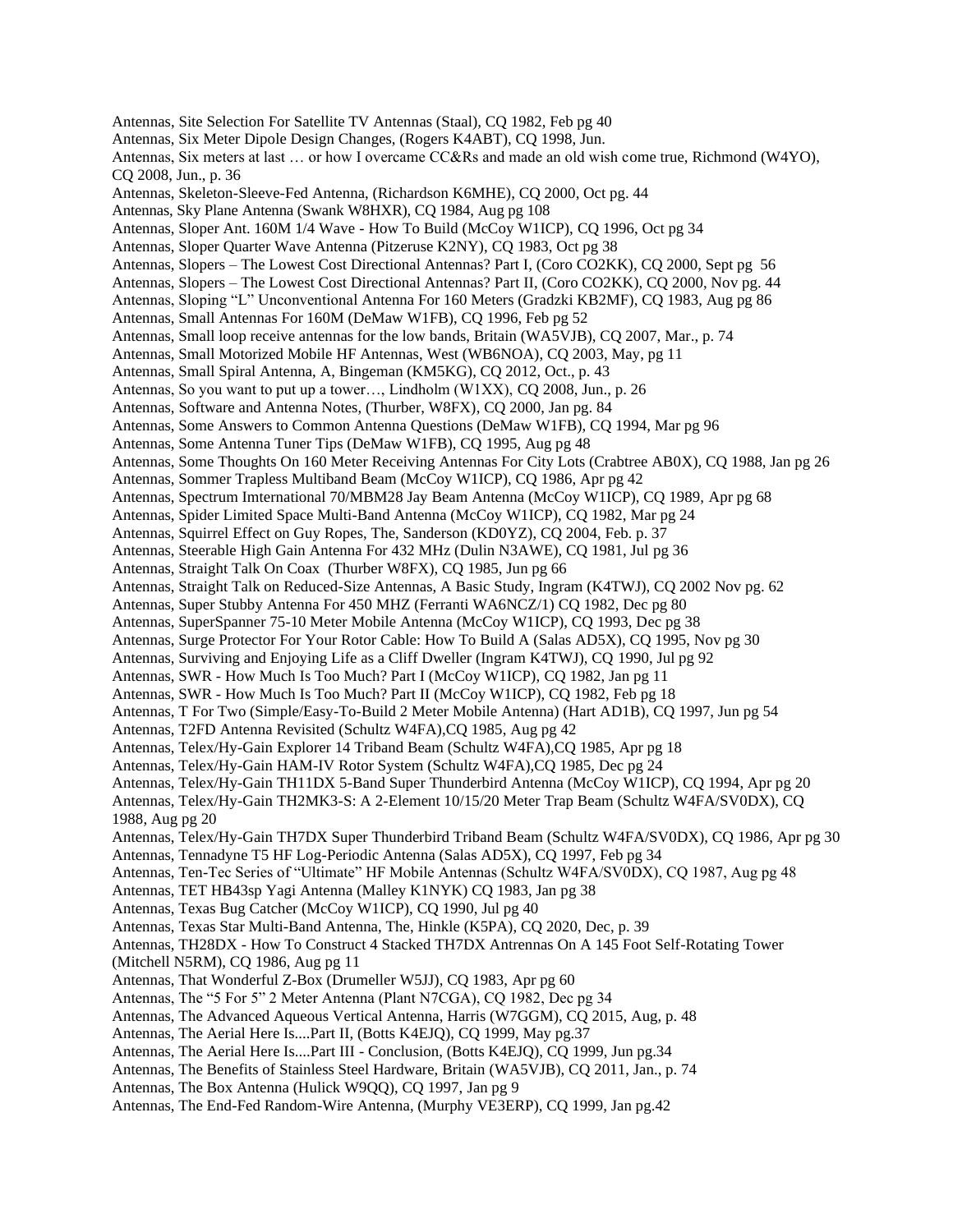Antennas, The ES2B (Electricity Shortened Two-Band) Dipole, Murphy (VE3ERP), CQ 2002 Jul pg. 56 Antennas, The Five-Band "Hex Beam', (McCoy, W1ICP), CQ 2000, Apr pg 30 Antennas, The Handheld Foxhunter: A Tape Measure Antenna for Radio Direction Finding, Chassagne (KJ6TJY), CQ 2014, Jun, p. 58 Antennas, The J-Pole Revisited, (Richardson K6MHE), CQ 1998 Mar p. 34 Antennas, The Multiple Dipole Antenna, (McCoy W1ICP), CQ 1999, Jan pg.30 Antennas, The Quarter-Wave Transformer, (Murphy VE3ERP), CQ 1999, Apr pg.30 Antennas, The Square-Conductor, Open-Wire Transmission Lines, (Stearns K6OIK), CQ 2001, Jul pg. 34 Antennas, The TVB: A Two-Sloping-Wires-at-an-Angle Homebrew Signal Booster, Coro (CO2KK), CQ 2002 Sep pg. 62 Antennas, The Versatile, Handy Portable Antenna Stand, Mayfield (KK0SD), CQ 2014, Jun, p. 50 Antennas, The W1ZY 4-3-2 Array, Desjardins (W1ZY), CQ 2002 Nov pg. 28 Antennas, Thoughts on Multiband Antennas & More (Thurber W8FX), CQ 1990, Oct pg 62 Antennas, Three Experimental Antennas For 15 Meters (Zimmer K4JZB), CQ 1983, Jan pg 44 Antennas, Three-Band Array For 144/220 & 432 MHz (White K3WBH), CQ 1980, Aug pg 74 Antennas, Three-Band Big Horn Loop Beams (McCoy W1ICP), CQ 1988, Jun pg 28 Antennas, Three-Band Field Day Dipole, A, Margot (W6FZA), CQ 2006, Jun., p. 38 Antennas, To Maintain a Clean Signal, Watch the Numbers, Logan (W1HEO), CQ 2014, Oct, p. 48 Antennas, Top Spot on Top Band: Secrets of the TABA Antenna, Parker (VE3EDY), CQ 2013, Aug., p. 26 Antennas, Tower Adding the Tilt-Over Feature To Your Setup (Rice W5HMU), CQ 1983, Jan pg 32 Antennas, Tower Base Grounding System (Mackinnon VE3OLN), CQ 1992, Dec pg 46 Antennas, Tower Considerations When Using Side Arms, Weber (K5IU), CQ 2002 Jul pg. 11 Antennas, Tower Installation Design Failure (Connell WA7PDC), CQ 1998, Apr. pg. 32 Antennas, Tower: "Go Climb A Mountain" (Hypnarowski WA6VNR), CQ 1986, Aug pg 24 Antennas, Tower: Building the Ultimate Rotating (Sears WB2ULI/5), CQ 1991, Aug pg 11 Antennas, Tower: How To Build A Plywood (Greene WA2JHD), CQ 1984, Aug pg 25 Antennas, Tower: Pneumatic Antenna (Klaes KD9BS), CQ 1988, Apr pg 20 Antennas, Towers, (O'Dell WB2D), CQ 2001, May pg. 92 Antennas, Toyota Tacoma "Truck-Tenna," Neidlinger (KA4KOE), CQ 2012, Oct., p. 22 Antennas, Trail-Friendly Radio: A 5-Band, End-Fed Antenna That is Great for the Trail or at Home, Fisher (KI6SN), CQ Plus (digital only) 2014, Jun, p. 128 Antennas, Trail-Friendly Radio: Measuring Your Location's Antenna Possibilities Without Leaving Your Computer, Fisher (KI6SN), CQ Plus (digital only) 2014, Feb, p. 142 Antennas, Trans. Loop Antenna: How To Build Indoor Part I - 10 & 20M (Johns W3JIP), CQ 1991, Dec pg 30 Antennas, Trans. Loop Antenna: How To Build Indoor Part II - 10 & 20M (Johns W3JIP),CQ 1992, Jan pg 42 Antennas, Transmatch For \$10 - The Cheap Match (Davies VE7DHD), CQ 1982, Jun pg 20 Antennas, Transmatch How To Adjust Part II (McCoy W1ICP), CQ 1991, May pg 38 Antennas, Transmatch Revisited Part I (Thurber W8FX), CQ 1982, Jul pg 70 Antennas, Transmatch Revisited Part II (Thurber W8FX), CQ 1982, Aug pg 50 Antennas, Transmatch Revisited Part III Conc. (Thurber W8FX), CQ 1982, Sept pg 58 Antennas, Transmatch Unexpurgated - Part I (McCoy W1ICP), CQ 1986, Aug pg 29 Antennas, Transmatch Unexpurgated - Part II (McCoy W1ICP), CQ 1986, Sept pg 44 Antennas, Transmatch Unexpurgated - Part III (Conc.) (McCoy W1ICP), CQ 1986, Oct pg 36 Antennas, Transmatch: How To Adjust Part I (McCoy W1ICP),CQ 1991, Apr pg 18 Antennas, Transmatch: To Use Or Not To Use A (McCoy W1ICP), CQ 1986, Feb pg 13 Antennas, Trap Antenna Basics, Britain (WA5VJB), CQ 2003, Sept., pg 54 Antennas, Trap Dipoles for Dummies, (Murphy VE3ERP), CQ 1998, Oct. pg. 32 Antennas, Traps Mechanics of Coaxial (DeMaw W1FB), CQ 1995, Sept pg 124 Antennas, Travelling-Wave Antennas (Drumeller W5JJ), CQ 1984, Apr pg 32 Antennas, Tree Hex, The: A Stealth Hexbeam Antenna, Stetzer (K2ZBA), CQ 2018, Jul, p. 29 Antennas, Triband Yagis for 20, 15 and 10 Meters, (Coro CO2KK), CQ 2001, Jan pg. 70 Antennas, Tripole Antenna, (Ferrell K7PF), The CQ 2001, Jan pg. 63 Antennas, Truth About PRB-1 And Support Antenna Structures (Cherry K2HBX), CQ 1988, Aug pg 26 Antennas, Tucker Electronics T-3000 Multiband Transmatch (McCoy W1ICP), CQ 1995, Dec pg 48 Antennas, Tuner Suitcase Antenna (Schultz W4FA/SV0DX), CQ 1989, Aug pg 40 Antennas, Tuner: Double-L HF Antenna (Schultz W4FA/SV0DX), CQ 1988, Feb pg 40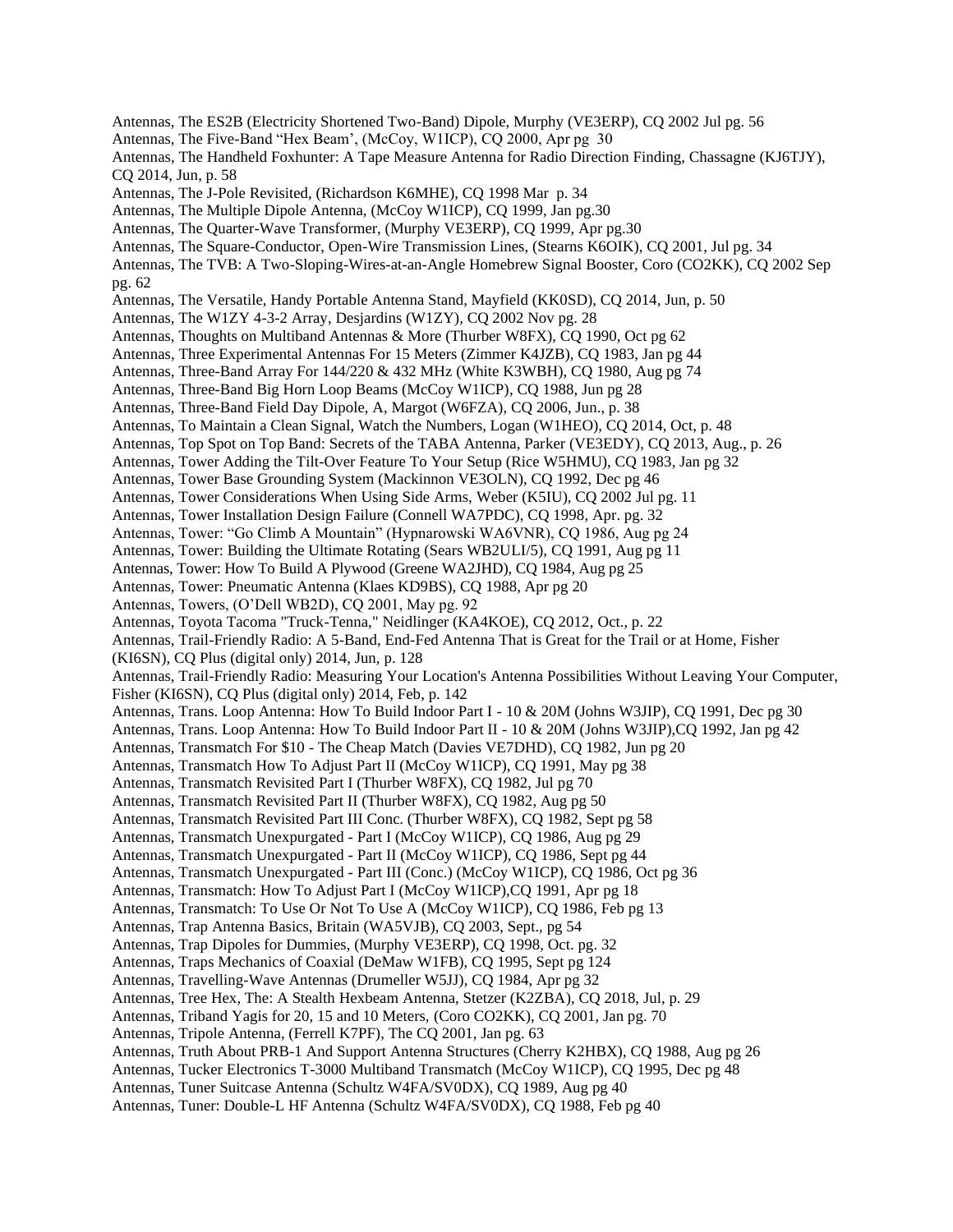Antennas, Tuner: Simple Five-Band Antenna (Orr W6SAI), CQ 1993, Dec pg 112 Antennas, Tuner: Trio Of Homebrew Possibilities (Schultz W4FA),CQ 1985, Aug pg 13 Antennas, Tuners: How To Build Two Simple Antenna (Plesich W8DYF), CQ 1989, Jan pg 20 Antennas, Tuners: Some General Do's and Don'ts Regarding Antenna (Schultz W4FA/SV0DX), CQ 1989, Apr pg 34 Antennas, Tuning Antennas Without A Transceiver (West WB6NOA), CQ 1991, Aug pg 60 Antennas, Tuning Pretuned Antennas, (Ingram K4TWJ), CQ 2001, May pg. 86 Antennas, Turn The Tower – Hold The Antenna, (Baker W8CM), CQ 2000, Jul pg 52 Antennas, Turnstyler: A Circular Polarized 2 Meter Antenna (Plant NA7K), CQ 1983, Nov pg 66 Antennas, Two Blue Lawn Chairs 20 Feet High - Antennas in the Park in Mesa, Arizona, Ferrara (K7JLF), CQ 2011, Jun., p. 24 Antennas, Two Easy Ways to Improve Your 2 Meter HF's Antenna, (Coro CO2KK), CQ 2001, Jul pg. 36 Antennas, Two Liter Coil Cover (Roffman WB2CUZ), CQ 1983, Apr pg 30 Antennas, Two Meter Antennas, How To Build Cheap & Easy (Neste W0WFO), CQ 1985, Feb pg 78 Antennas, Two Wires Will Do It!, Coro (CO2KK), CQ 2002 Mar pg. 87 Antennas, Ultra-Yagi (White K3WBH), CQ 1980, Sept pg 44 Antennas, Underground Cables Are Not For The Birds (Ellis W0YBV), CQ 1982, Apr pg 48 Antennas, Understanding The SWR Meter (Vissers K4KI), CQ 1979, Mar pg 38 Antennas, Unun 2:1 Matching Transformer (Sevick W2FMI), CQ 1992, Aug pg 13 Antennas, Unun 4:1 (Sevick W2FMI), CQ 1993, Jan pg 30 Antennas, Unun Ultimate Multimatch (Sevick W2FMI), CQ 1993, Aug pg 15 Antennas, Unun: How To Build A Multi-Tap (Genaille W4UW), CQ 1992, Apr pg 28 Antennas, Unun: Multimatch (Sevick W2FMI), CQ 1993, Apr pg 28 Antennas, Ununs For Beverage Antennas (Sevick W2FMI), CQ 1993, Dec pg 62 Antennas, Ununs: 1.5:1 and 1.33:1 (Sevick W2FMI), CQ 1992, Nov pg 26 Antennas, Ununs: Dual-Ratio (Sevick W2FMI), CQ 1993, Mar pg 54 Antennas, Update: FT8 on a Rain Gutter Antenna, Somers (WB2SNJ), CQ 2019, Sep, p. 32 Antennas, Useful Mast Design That Really Works (Neisler KC4KLS), CQ 1991, Jul pg 52 Antennas, Using a G5RV on Top Band with the 160-Meter Toolbox, Hart (AD1B), CQ 2014, Mar/Apr, p. 20 Antennas, Using a WARC-Band Dipole as a Low-Band Receiving Antenna, McCook (W6YA), CQ 2017, Sep, p. 29 Antennas, Using Lower Frequency Antenna Techniques At VHF & UHF (White K3WBH), CQ 1980, Mar pg 36 Antennas, Using the Inexpensive TB-105 Thrust Bearing With Low-Cost Rotators, Salas (AD5X), CQ 2011, Sep., p. 52 Antennas, Variation On A Theme By Marconi (Cooper N4LBJ), CQ 1987, Apr pg 56 Antennas, V-Beams & Multi-Band Antennas (Orr W6SAI), CQ 1991, Mar pg 98 Antennas, Vertical - Short Two Band For 160 & 80 Meters (Carr N4PC), CQ 1997, Apr pg 20 Antennas, Vertical 160 Meter Antenna (Marriner W6XM), CQ 1983, Apr pg 46 Antennas, Vertical 160 Meter Top-Loaded Antenna Revisited (Burke W7JI), CQ 1989, May pg 40 Antennas, Vertical 160M Backyard (W6PYK's) (Orr W6SAI), CQ 1996, Apr pg 52 Antennas, Vertical 160-Meter Antenna (Evans & Nelson), CQ 1979, Nov pg 66 Antennas, Vertical Antenna: Simple Wire For 40 Meters (Lehning WA2YSG), CQ 1989, Jul pg 30 Antennas, Vertical Antennas For The New and Not So New Amateur (Whitehouse K1GW), CQ 1988, Jul pg 40 Antennas, Vertical Antennas For Your QTH: How To Build Low-Cost (Salas AD5X), CQ 1995, Aug pg 13 Antennas, Vertical Budget-Wise Forty Meter Antenna (Swyner VE3CUI), CQ 1981, Jul pg 34 Antennas, Vertical Build A High-Performance Extended Bandwidth Shunt Fed 160 Meter (Huether KM1H), CQ 1986, Dec pg 38 Antennas, Vertical Fold-Over Support For Your B&W AV-25 Antenna (Everson KA2SCJ), CQ 1987, Apr pg 58 Antennas, Vertical For 75/160M - Min Space Wire (DeMaw W1FB), CQ 1996, Jun pg 72 Antennas, Vertical Irrigator's Special - A Free Standing/Collapsible/PVC Antenna (Auld NZ5G), CQ 1992, Apr pg 38 Antennas, Vertical Monopole Two-Band Antenna (Moynahan W6AXT), CQ 1979, Dec pg 26 Antennas, Vertical Three-Band Ice Cream Hole Antenna (Bone KQ4X), CQ 1981, Jun pg 9 Antennas, Vertical: Build A Swivel Mount For Your Antenna (Salas AD5X), CQ 1991, Apr pg 44 Antennas, Vertical: Build A Top-Hat Antenna For 80/75 Meters (Bourassa WA1LJJ), CQ 1990, Aug pg 18 Antennas, Vertical: Create CV48 80-/40-Meter Antenna (O'Dell WB2D), CQ 1988, Jul pg 22 Antennas, Vertical: Designing A Two-Band Loaded Antenna (Rand W1DBM), CQ 1984, Apr pg 46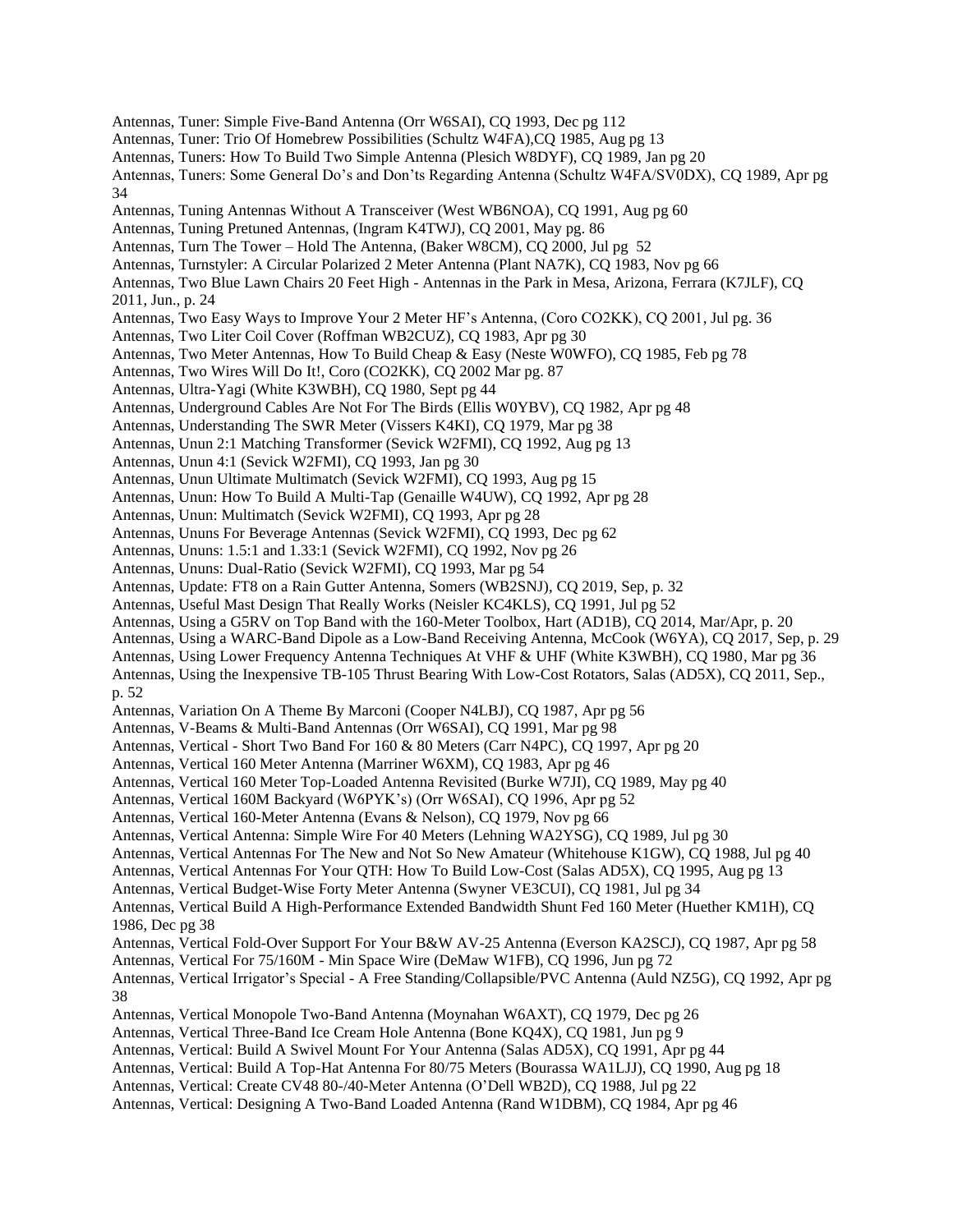Antennas, Vertical: Easy-To-Build All-Band Antenna (Morgan KA0RUM), CQ 1987, Aug pg 42 Antennas, Vertical: How To Build A Shortened For 20 And 30 Meters (Hower K7KQ), CQ 1986, Apr pg 18 Antennas, Vertical: Short Antenna For 160 & 80 Meters (Sublette KX6DS), CQ 1986, Aug pg 32 Antennas, Verticals "Good Neighbor" Antenna Mast (Myles N4QEX), CQ 1992, Dec pg 52 Antennas, Verticals, (O'Dell, WB2D), CQ 2000, Feb pg. 103 Antennas, Verticals: "Bedsheet" Beam For Two Meters (Danzer N1II), CQ 1991, Feb pg 38 Antennas, Verticals: "Pipe Organ" Multiband Antenna (Rennaker W9CRC), CQ 1979, Jan pg 68 Antennas, VHF Antennas, CubeSat Antennas and Circular Polarization, Britain (WA5VJB), CQ Plus (digital only) 2014, Jul, p. 146 Antennas, VHF Antennas, Goin' Digital and Goin' Into Space, Britain (WA5VJB), CQ Plus (digital only) 2014, Mar/Apr, p. 136 Antennas, VHF Mobile Antenna Performance, (Richardson K6MHE), CQ 2001, Oct. pg. 28 Antennas, VHF Plus: A Comparison of Feedlines – Part II, Emanuele (WA8RJF), CQ 2017, Mar, p. 81 Antennas, VHF Plus: Upgrading Your VHF Station? A Comparison of Feedlines, Emanuele (WA8RJF), CQ 2017, Feb, p. 88 Antennas, W4FA "Fast Antenna" (Schultz W4FA), CQ 1991, Apr pg 22 Antennas, W4TWW Coaxial Inverted "L" Antenna For 160 Meters (Rowland & McQueen), CQ 1984, Aug pg 72 Antennas, W5GI Multiband Mystery Antenna, Basilotto (W5GI), CQ 2003, July, pg 18 Antennas, Waterproofing Your Feedline Connectors (Lynch N6CL), CQ 2001, Jul pg. 66 Antennas, WB9ZIZ Tetrabeam: A \$10 Directional Antenna for Your 2-Meter Handheld, The, Walker (WB9ZIZ), CQ 2018, Nov, p. 38 Antennas, Weekender, The: A 60-10-meter inexpensive vertical antenna plus 80 and 160 meters, Salas (AD5X), CQ 2009, Jan, p. 60 Antennas, Weekender, The: Build your own capacitors - A Butternut story, Salas (AD5X), CQ 2008, Jul., p. 66 Antennas, Weekender, The: Plumber's Special, a 20-meter ground plane with weatherproof feed, Salas (AD5X), CQ 2009, Feb, p. 68 Antennas, Weekender, The: Refining the Invisible Antenna - 100 Watts into a black thread, Najork (W5FG), CQ 2009, May, p. 68 Antennas, Well - It's About Time! (15 Meter Antennas) (Orr W6SAI), CQ 1997, Nov pg 48 Antennas, What Happens To Your Signal When An Element Breaks, Britain (WA5VJB), CQ 2005, Jan., p. 56 Antennas, What Looks Like A Birdcage For A 2000 Pound Canary? (Strain N7DF), CQ 1984, Apr pg 18 Antennas, What on Earth?, Harman (VK6APH), CQ 2002 Jan pg. 36 Antennas, What? Another 2-Meter Antenna? (McCoy W1ICP), CQ 1984, Feb pg 63 Antennas, What's A Stub? (Luciani K2VJ), CQ 1979, Aug pg 36 Antennas, Who Says You Don't Have The Room To Put Up A Long Wire Antenna? Of Course You Do! (James W4DQU), CQ 1981, Dec pg 55 Antennas, Why Fool Around With MININEC (Orr W6SAI), CQ 1991, Aug pg 96 Antennas, Wideband Short Dipole For 80 Meters (Orr W6SAI), CQ 1993, May pg 122 Antennas, Windom & Its Close Cousins (Thurber W8FX), CQ 1981, Jan pg 30 Antennas, Wire Antennas and Trees The Easy Way (Johnson & Justinak), CQ 1988, May pg 40 Antennas, Wire Antennas: A Primer, Shrader (W6BNB-SK), CQ 2017, Feb, p. 50 Antennas, Woodpeckers, XYLs, and Tall Wooden Masts, Gillmor (W1FK), CQ 2007, Oct., p. 52 Antennas, Working With Balanced Line - Part II (Bonavita W5QJM), CQ 1994, Feb pg 26 Antennas, Working With Balanced Line (Bonavita W5QJM), CQ 1994, Jan pg 56 Antennas, World of Ideas: Hamming from the Shadows, Ingram (K4TWJ), CQ 2006, Sep., p. 44 Antennas, World of Ideas: Hamming from the Shadows, Part 2, Ingram (K4TWJ), CQ 2006, Oct., p. 48 Antennas, World of Ideas: Hamming from the Shadows, Part 6, Ingram (K4TWJ), CQ 2009, Feb, p. 54 Antennas, World of Ideas: Hamming from the Shadows, Part 7, Ingram (K4TWJ), CQ 2009, Mar, p. 50 Antennas, World of Ideas: Hamming from the Shadows, Part 8, Ingram (K4TWJ), CQ 2010, CQ 2010, Mar, p. 56 Antennas, World of Ideas: Hamming from the Shadows, Part 9, Ingram (K4TWJ-SK), CQ 2010, CQ 2010, Apr, p. 64 Antennas, World of Ideas: Hamming from the Shadows, Part III, Ingram (K4TWJ), CQ 2007, Sep., p. 54 Antennas, World of Ideas: Hamming from the shadows, part IV, Ingram (K4TWJ), CQ 2008, Feb., p. 66 Antennas, World of Ideas: Hamming from the shadows, part V, Ingram (K4TWJ), CQ 2008, Mar., p. 56 Antennas, World of Ideas: Taking It With You - Ham Radio, That Is, Ingram (K4TWJ), CQ 2005, Aug.,p. 56 Antennas, Yagi - Broadminded (White K3WBH), CQ 1980, Feb pg 42